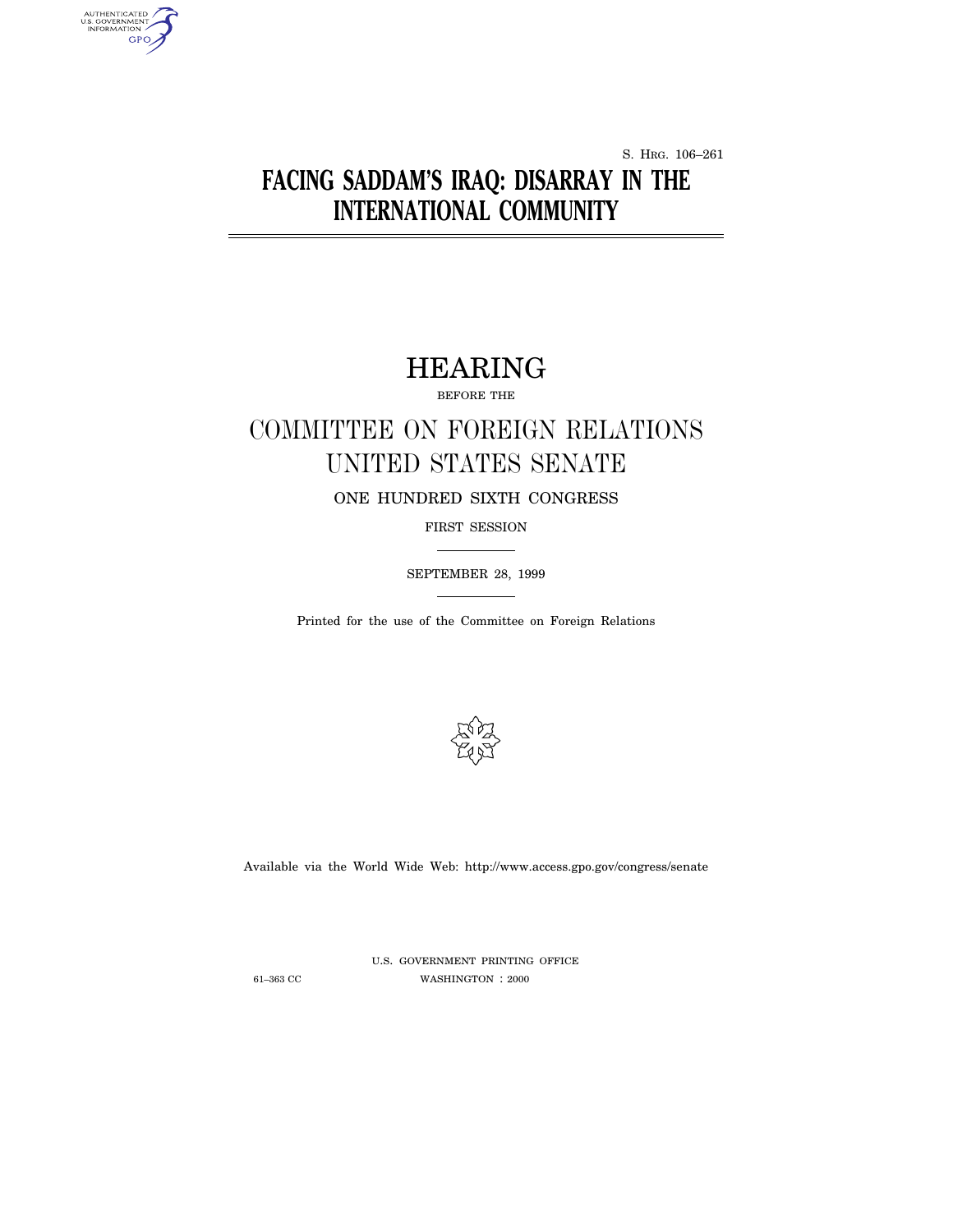#### COMMITTEE ON FOREIGN RELATIONS

JESSE HELMS, North Carolina, *Chairman*

RICHARD G. LUGAR, Indiana PAUL COVERDELL, Georgia CHUCK HAGEL, Nebraska GORDON H. SMITH, Oregon ROD GRAMS, Minnesota SAM BROWNBACK, Kansas CRAIG THOMAS, Wyoming JOHN ASHCROFT, Missouri BILL FRIST, Tennessee

JOSEPH R. BIDEN, JR., Delaware PAUL S. SARBANES, Maryland CHRISTOPHER J. DODD, Connecticut JOHN F. KERRY, Massachusetts RUSSELL D. FEINGOLD, Wisconsin PAUL D. WELLSTONE, Minnesota BARBARA BOXER, California ROBERT G. TORRICELLI, New Jersey

STEPHEN E. BIEGUN, *Staff Director* EDWIN K. HALL, *Minority Staff Director*

(II)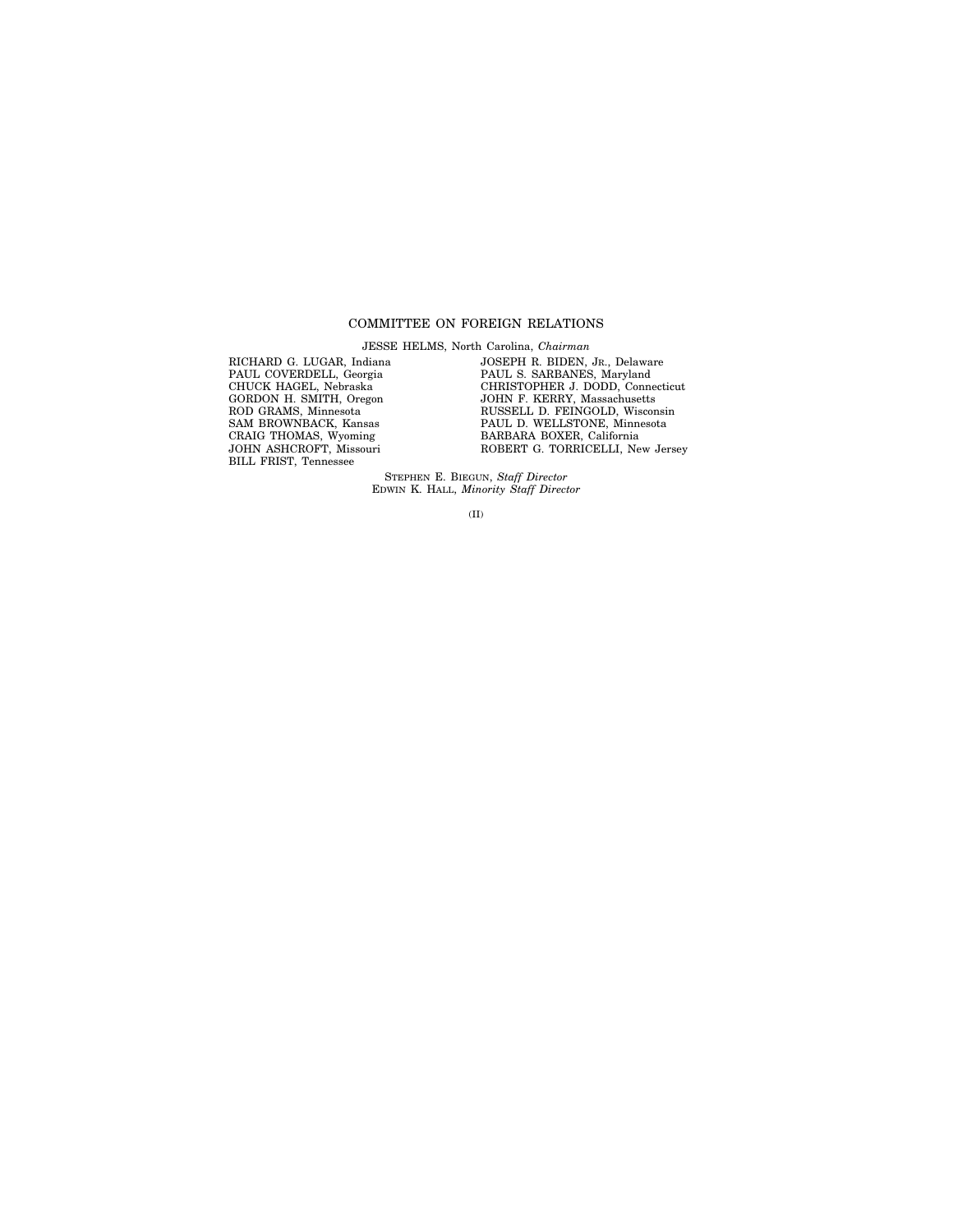#### CONTENTS  $\begin{tabular}{lcccccc} \multicolumn{2}{c|}{\textbf{1} & \textbf{1} & \textbf{1} & \textbf{1} & \textbf{1} & \textbf{1} & \textbf{1} & \textbf{1} & \textbf{1} & \textbf{1} & \textbf{1} & \textbf{1} & \textbf{1} & \textbf{1} & \textbf{1} & \textbf{1} & \textbf{1} & \textbf{1} & \textbf{1} & \textbf{1} & \textbf{1} & \textbf{1} & \textbf{1} & \textbf{1} & \textbf{1} & \textbf{1} & \textbf{1} & \textbf{1} & \textbf{$

|                                                                         | Page |
|-------------------------------------------------------------------------|------|
| Butler, Hon. Richard, former Executive Chairman, United Nations Special |      |
| Commission (UNSCOM), Diplomat in Residence, Council on Foreign Rela-    |      |
|                                                                         | З    |
|                                                                         | 8    |
| Helms, Jesse, U.S. Senator from North Carolina, prepared statement      | - 2  |

 $\rm (III)$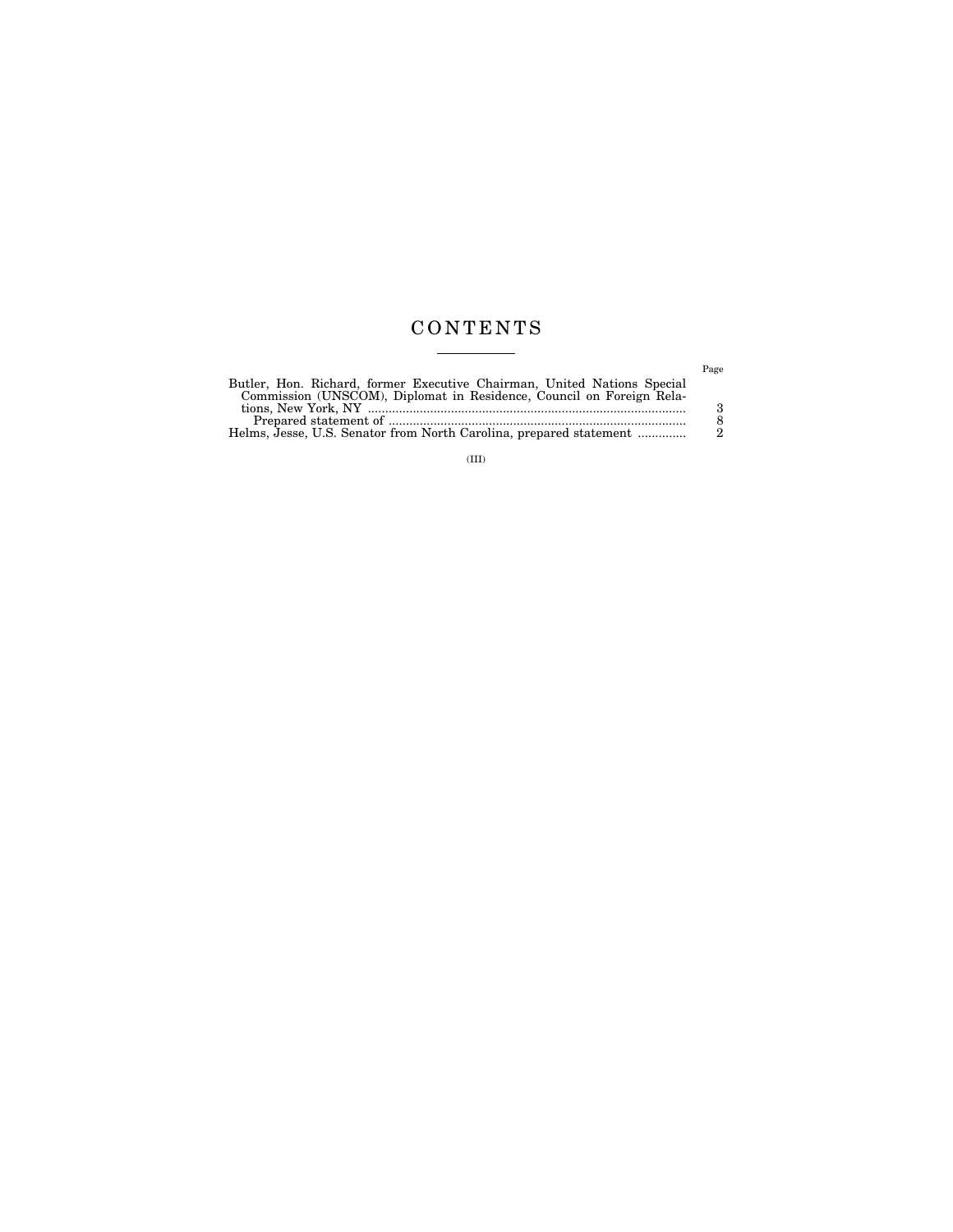#### **FACING SADDAM'S IRAQ: DISARRAY IN THE INTERNATIONAL COMMUNITY**

#### **TUESDAY, SEPTEMBER 28, 1999**

# U.S. SENATE,<br>COMMITTEE ON FOREIGN RELATIONS,<br>*Washington, DC.*

The Committee met, pursuant to notice, at 10:35 a.m. in room SD–419, Dirksen Senate Office Building, Hon. Jesse Helms (chairman of the committee) presiding.

Present: Senators Helms, Brownback, Kerry, Wellstone.

The CHAIRMAN. The committee will come to order, and as usual at this time of year, every Senator has two other committee meetings to attend. It is difficult to be two places at once. They will be coming in later, Mr. Ambassador, and you being the first witness. And let me inform the young people who are welcome here this morning that the first witness is the Honorable Richard Butler, the former Executive Chairman of the United Nations Official Commission on Iraq, called UNSCOM. He is a diplomat now in residence on the Council on Foreign Relations in New York City.

And, Mr. Ambassador, we, of course, welcome you and very much appreciate your going so far out of your way to participate in this important hearing of the Foreign Relations Committee. As we meet this morning, the U.N. Security Council is trying to plan a new weapons inspection regime for Iraq to replace UNSCOM, the commission that you headed. In order to buy off certain Security Council members, some may be working to ease the existing sanctions on Iraq.

Now, I have a few thoughts on the deliberations going on up in New York City. I have heard some argue that any weapons inspections in Iraq are better than no inspections. I don't subscribe to that myself, for one obvious reason. Meaningful inspections must be intrusive, thorough, and open-ended, in other words, not different from the inspections conducted by your organization, sir, when you headed it.

If anybody concludes, therefore, that I would regard any new inspection regime accepted by Saddam Hussein as a charade, that conclusion is perfectly valid, for that is precisely the way I feel about it. Worse yet, in exchange for whatever inspection regime Saddam and his allies will agree upon in the United Nations, the United Nations will ease sanctions on Iraq, and our friends at the Department of State obviously believe that easing sanctions on Iraq will undercut the argument that it is sanctions that are starving the Iraqi people, which it seems to me is bureaucratic nonsense. It is Saddam Hussein, nobody else, who is starving the peo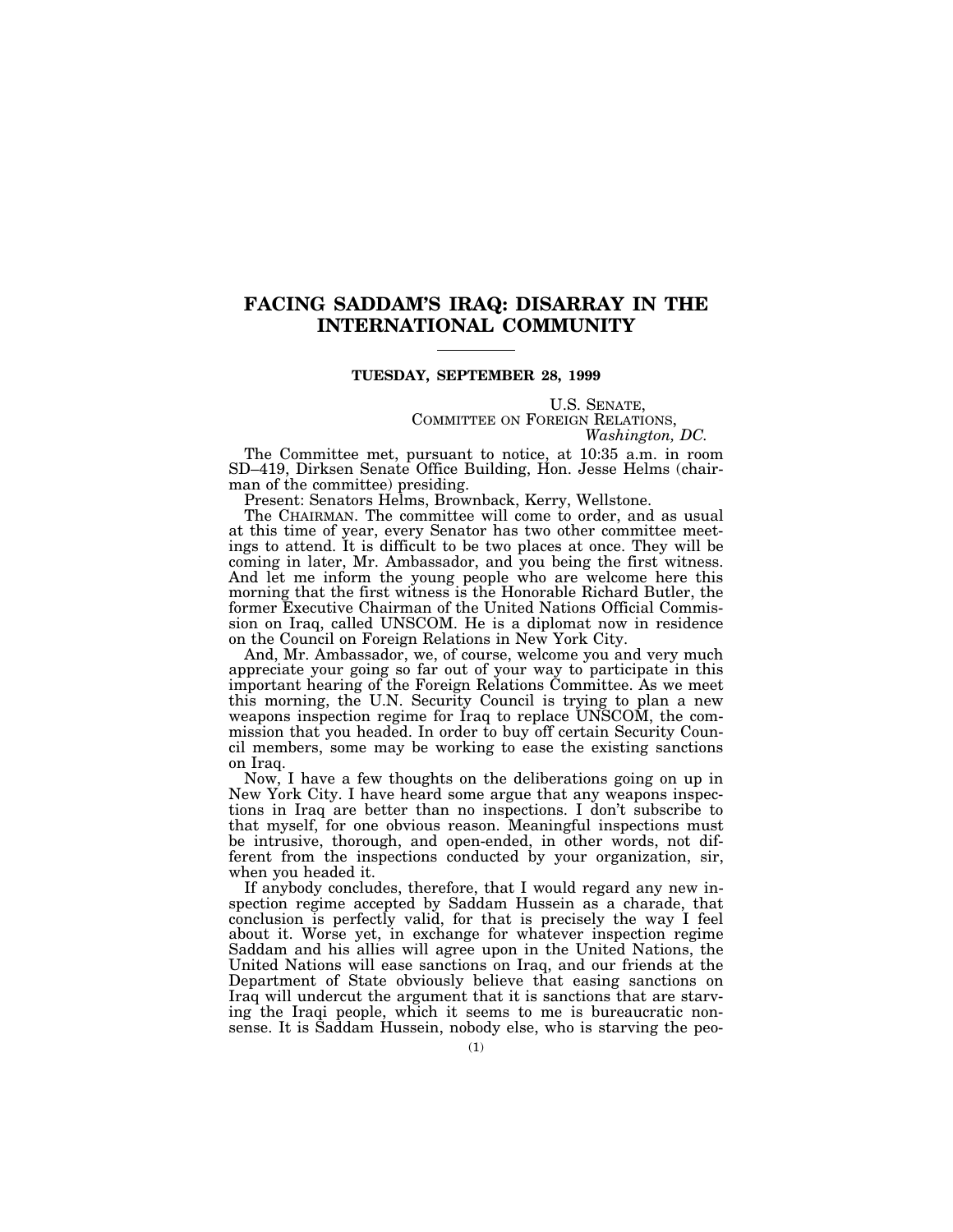ple of Iraq. Food and medicine are rotting in Iraqi warehouses undistributed while little children suffer and die.

In northern Iraq, where the United Nations distributes food, the child mortality rates are below prewar levels, and in the center and the south where Saddam Hussein is in charge, rates—mortality rates, that is—are twice, are twice what they were before the war. Forbes magazine recently rated Saddam Hussein as one of the richest men in the world, with \$6 billion in personal wealth. So lifting sanctions on Iraq will do nothing more than enable Saddam Hussein to import the building blocks for weapons of mass destruction, and I have no doubt about his interest in doing precisely that.

UNSCOM was drummed out of Iraq, and since that happened, Saddam has been up to his old dirty tricks and while a new inspection regime might—I think I want to underscore might somehow might slow that process a bit here and there, Saddam Hussein is not going to tolerate a serious weapons inspection and monitoring effort for very long. So it is back to the drawing board and what we will do? We will buy him off with nuclear reactors? Not with the willingness of this Senator.

We need to face up to the fact that we are playing Saddam Hussein's game, not ours. He wanted inspectors out and out they went. He wants sanctions lifted and sanctions are being eased. This game can be played for a little while while scarcely anybody is paying attention, but it has to end somewhere. Clearly the majority of the permanent Security Council members don't care about the Council's credibility. But if the United States does not stand up and be counted, Saddam will have tweaked the noses of weak-kneed ''diplomats'' once more.

Sooner or later, and I imagine sooner rather than later, this administration will have to admit that Saddam Hussein is determined to acquire weapons of mass destruction at any price, so if the United States is serious about ensuring stability in that region by disarming Iraq, Saddam is going to have to be ousted first.

[The prepared statement of Senator Helms follows:]

#### PREPARED STATEMENT OF SENATOR JESSE HELMS

Ambassador Butler, we welcome you and very much appreciate your going out of your way to participate in this important hearing of the Foreign Relations Committee.

As we meet today, the United Nations Security Council is contemplating a new weapons inspection regime for Iraq to replace UNSCOM, the Commission you head-ed. In order to buy off certain Security Council members, some may be working to

ease the existing sanctions on Iraq. I have a few thoughts on the deliberations going on up in New York. I have heard it argued that any weapons inspections in Iraq are better than no inspections. I do not subscribe to such a view for one obvious reason: Meaningful inspections must be intrusive, thorough and open-ended—in other words, not different from the inspections conducted by UNSCOM. If anyone concludes, therefore, that I regard any new inspection regime accepted by Saddam Hussein as a charade, the conclusion will be valid—for that is precisely my apprehension.

Worse yet, in exchange for whatever inspection regime Saddam and his allies will agree to, the United Nations will ease sanctions on Iraq. Our friends at the Department of State obviously believe that easing sanctions on Iraq will undercut the argument that it is sanctions that are starving the Iraqi people.

Which, it seems to me, is bureaucratic nonsense. It is Saddam who is starving the people of Iraq. Food and medicine are rotting in Iraqi warehouses while little children suffer and die. In Northern Iraq, where the United Nations distributes food, child mortality rates are below pre-war levels. In the center and south (where Saddam is in charge) mortality rates are twice what they were before the war.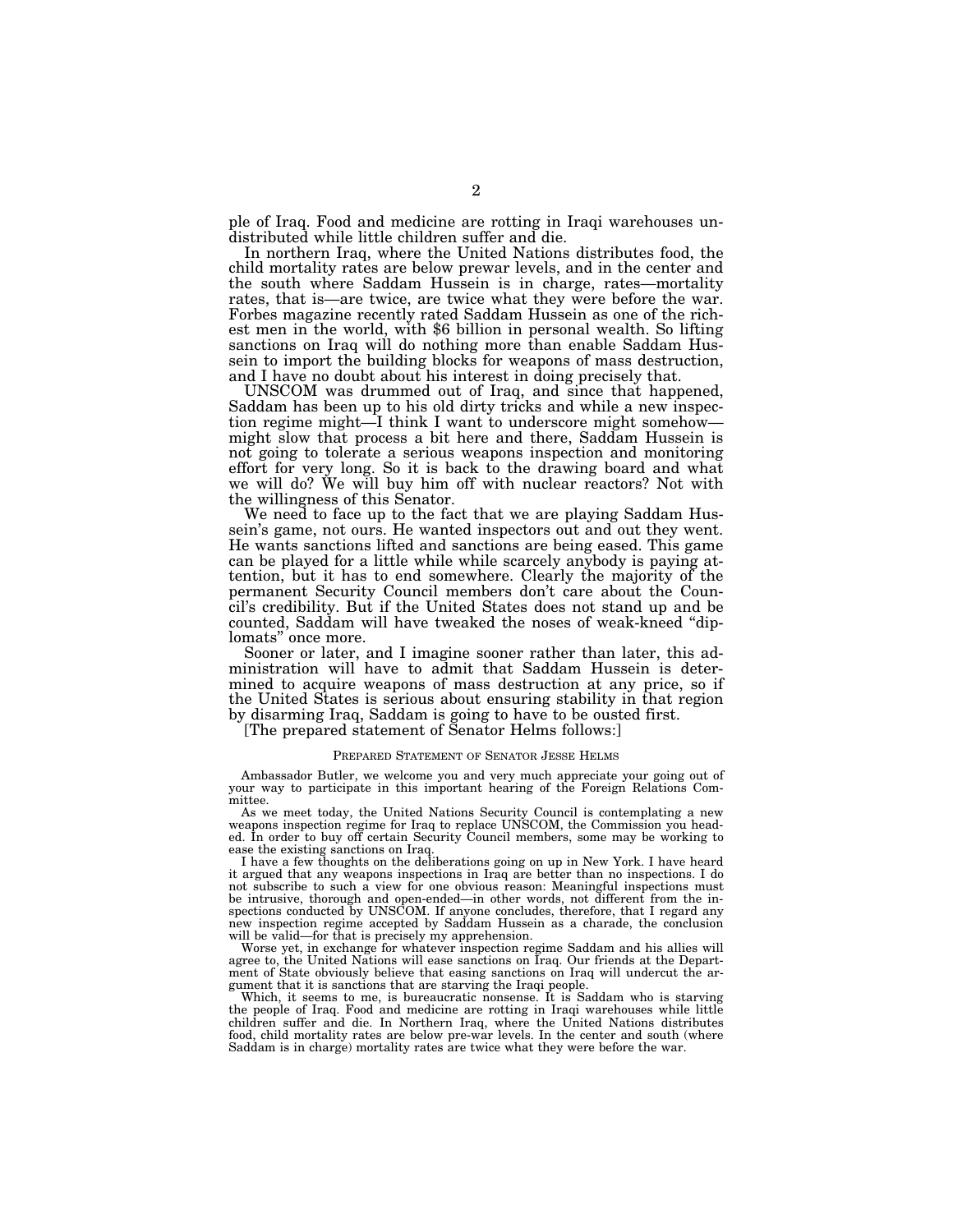Meanwhile, Forbes Magazine recently rated Saddam Hussein as one of the richest men in the world, with \$6 billion in personal wealth. So, lifting sanctions on Iraq will do nothing more than enable Saddam Hussein to import the building blocks for weapons of mass destruction. And I have no doubt about his eagerness to do so.

Since UNSCOM was drummed out of Iraq, Saddam has been up to his old dirty tricks. And while a new inspection regime might—might!—slow that process a bit here and there, Saddam is not going to tolerate a serious weapons inspections and monitoring effort for very long.

Then it's back to the drawing board. And what will we do? Buy him off with nuclear reactors? Not with the willingness of this Senator. We need to face up to the fact that we are playing Saddam Hussein's game. He wanted inspectors out and out they went. He wants sanctions lifted and sanctions are being eased. This game can be played for a little while while scarcely anybody is paying attention, but it has to end somewhere. Clearly, the majority of the Permanent Security Council members don't care about the Council's credibility. But if the United States doesn't stand up and be counted, Saddam will have tweaked the noses of weak-kneed ''diplomats'' once again.

Sooner or later—sooner rather than later—this Administration will have to admit that Saddam Hussein is determined to acquire weapons of mass destruction at any price. So if the United States is serious about ensuring stability in that region by disarming Iraq, Saddam will have to be ousted.

Ambassador Butler, I will have some questions after your statement. Again, I commend your courageous work in Iraq. I know we may disagree about some matters, but you have my unreserved admiration and respect for your leadership of UNSCOM.

The CHAIRMAN. So, Mr. Ambassador, I will have some questions after your statement. Again, I commend your courageous work. It may be that we disagree about some matters, but you have my unreserved admiration and respect for your leadership in that job. You may proceed, sir.

#### **STATEMENT OF THE HONORABLE RICHARD BUTLER, FORMER EXECUTIVE CHAIRMAN, UNITED NATIONS SPECIAL COMMIS-SION (UNSCOM), DIPLOMAT IN RESIDENCE, COUNCIL ON FOREIGN RELATIONS, NEW YORK, NY**

Mr. BUTLER. Mr. Chairman, thank you very much for your great kindness in inviting me here today to this honorable body. I am deeply honored to sit here before you and to have the opportunity to make a brief statement and to attempt to answer whatever questions you and your colleagues, whomever of them are able to be here, are able to pose to me, and I am very conscious of the fact that this meeting is a meeting that is on the record, and I will want, therefore, to be as clear and as forthright as I can be.

I propose to make a brief statement, the text of which has been made available, but in which there will be one or two minor corrections, and I would ask that they be made for the record, and then presumably we'll move into a period of discussion.

The CHAIRMAN. The reason I turned abruptly, I understood you to say off the record.

Mr. BUTLER. On the record.

The CHAIRMAN. She corrected me. I don't hear everything here sometimes. It is on the record, and we will proceed.

Mr. BUTLER. I am conscious of the fact that this is on the record. That is the way I prefer it to be and, therefore, I will try to speak with as much clarity and forthrightness as I can muster. My statement will talk a little bit about the history of how we got to where we are now and then, of course, a little bit about where we are now and the choices that lie in front of us.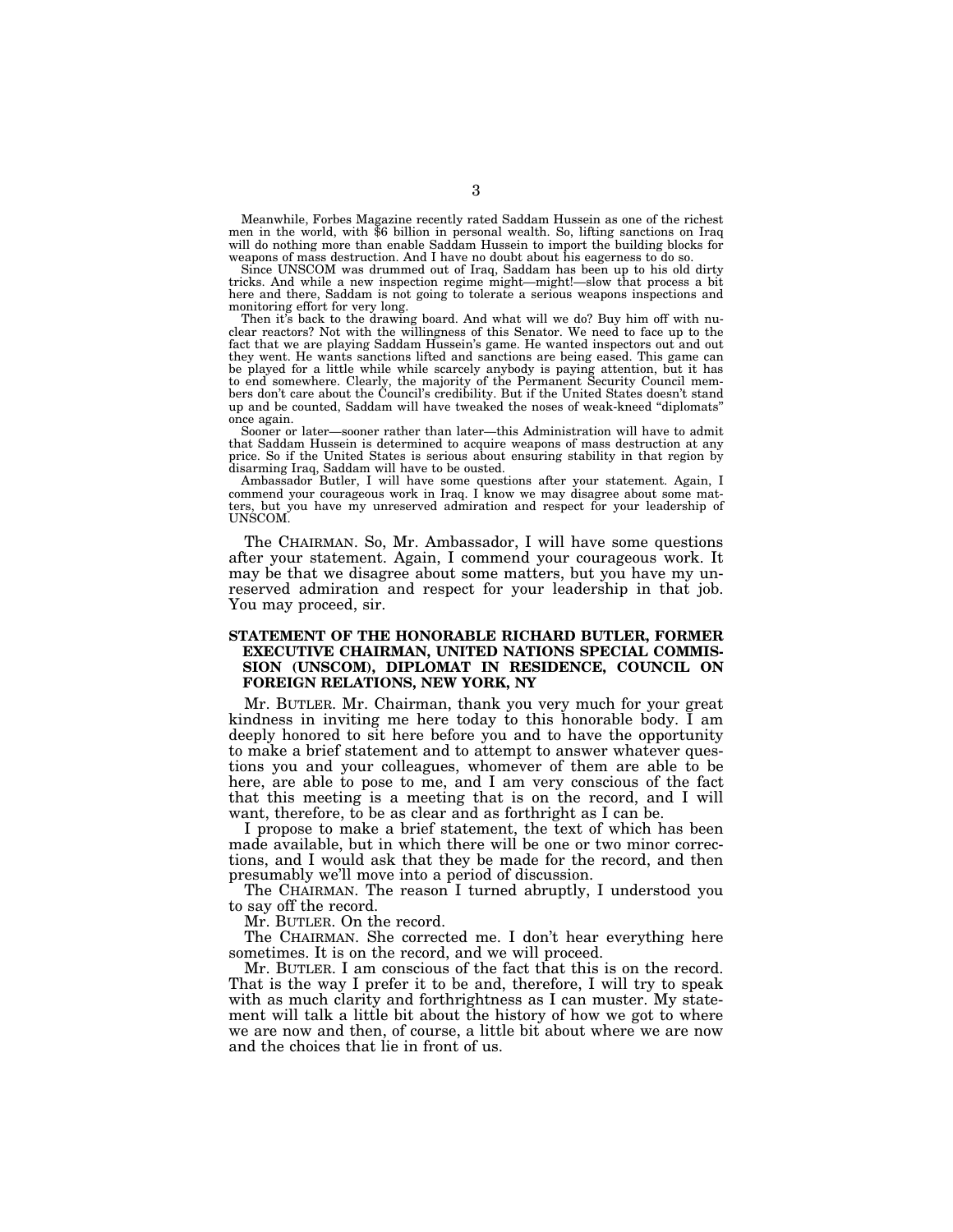So I will begin. Eight years ago, following the expulsion of Iraq from Kuwait, the Security Council of the United Nations passed resolutions relating to the disarmament of Iraq's weapons of mass destruction and sanctions. Those resolutions were amongst the most detailed resolutions ever adopted by the Security Council, but their key elements are able to be summarized simply.

First, Iraq was to be disarmed of all nuclear, chemical, and biological weapons and the means of manufacturing them and was prohibited from holding, acquiring, or manufacturing missiles which could fly further than 150 kilometers. Second, only after the Security Council agreed that Iraq had taken all of the disarmament actions required of it would the oil embargo and the related financial strictures be removed.

The Security Council created the special commission, UNSCOM, to carry out this work of disarmament with Iraq. Iraq was required to cooperate fully with the Commission and to give it immediate and complete access to all relevant sites, materials, and persons. Another United Nations organization, the International Atomic Energy Agency, was given a parallel responsibility to that of UNSCOM, but in its case in the area of its competence; namely, nuclear weapons. And IAEA and UNSCOM worked hand in hand.

The basic system for disarmament which was established had three parts. Iraq would declare in full its prohibited materials. The Commission would verify those declarations, and then the illegal weapons and related materials so revealed would be and I quote, ''destroyed, removed or rendered harmless'' under international supervision.

The key disarmament resolution was Security Council Resolution 687. Another resolution was subsequently adopted under which UNSCOM would monitor all relevant activities in Iraq as a means of seeking to ensure that illegal weapons were not reconstituted following the disarmament phase, and the main resolution dealing with that monitoring was Security Council Resolution 715.

Now, it is essential to mention that the Security Council had in mind that the disarmament of Iraq would take place very quickly. This was reflected in the fact that the declarations, step one, the declarations sought from Iraq were required to be delivered within 15 days. And thus it was broadly anticipated that thereafter, the work of destroying, removing or rendering harmless all relevant materials might be completed in a period of between 9 and 12 months.

Mr. Chairman, I want to emphasize this: 15 days. And 3,000 days later, those declarations are still not in, complete, or honest. So what has been the practical experience with that basic setup? Iraq's actions may be summed up as having four main characteristics.

First, its declarations were never complete. From the beginning, Iraq embarked upon a policy of making false declarations. Second, Iraq divided its illegal weapons holdings into two parts, the portion it would reveal and the portion it concealed. Third, to mask its real weapons of mass destruction capability, Iraq embarked upon a program of unilateral destruction, itself illegal, unilateral destruction of a portion of its weapons. And finally, it refused to comply with the resolutions of the Security Council, in many ways, very many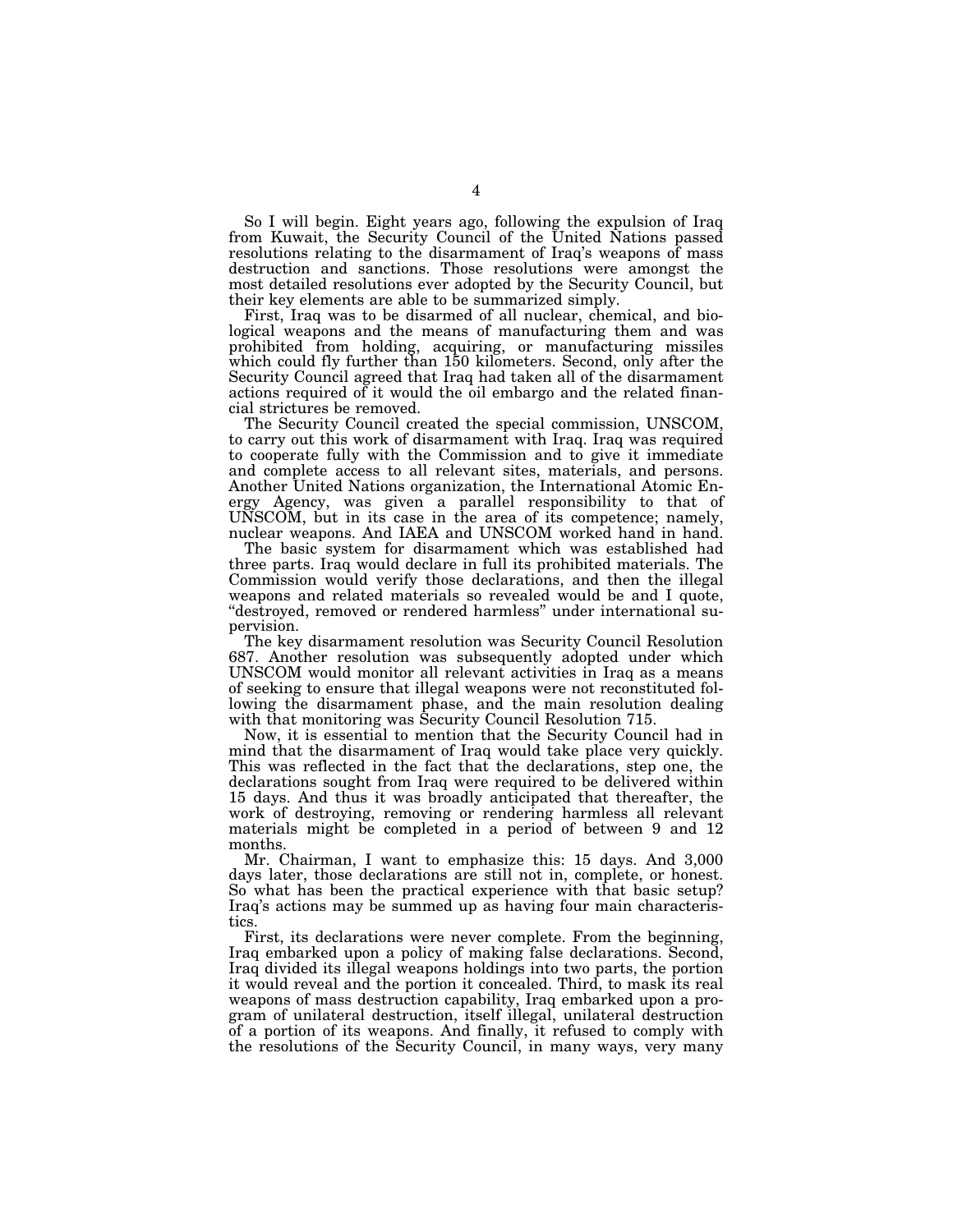ways, so that the Commission was never able to exercise the rights spelled out for it in the resolutions of the Security Council.

In this respect, I am talking about rights of access, rights of inspection, rights of aviation, things that I readily admit a year ago must have been driving good folks crazy: Why were we going on about things like inspections? And it was because the law gave us those rights so we could get our job done. And from the beginning, Iraq denied us those rights.

In practical terms, this has meant that the job of disarming Iraq, which should have taken about a year, is still not complete. Now, over—a little over a year ago, during consultations in Baghdad, the Deputy Prime Minister of Iraq, Tariq Aziz, sitting across the table from me and my colleagues, simply demanded of me, there and then, that I declare Iraq disarmed. This was consistent with the position Iraq had stated during preceding months. They commenced writing to the Secretary General, writing to Secretary Council, saying in public, we are disarmed, and he demanded that I leave the room, go back to New York, and say, ''I declare Iraq disarmed.''

Mr. Chairman, I refused to do that. I told him I would not do that because I could not do it. I was not able to. Because we had given Iraq a list of remaining materials and evidence that we needed to complete the disarmament job, to be able to not make a mere declaration, but to show by evidence that the job was done, and Iraq had refused to give us that evidence, so I refused to agree to his demand. A few days later, Iraq shut down all work by UNSCOM and the International Atomic Energy Agency.

Now, as a result of these actions, there has been no disarmament or monitoring work in Iraq for a year, and throughout that period, the Security Council has been unable to reach any agreement on how its resolutions may be enforced, and on how the work of disarmament and monitoring may be resumed. Earlier this year in the context of the Security Council's consideration of what it might do to solve this problem, I directed that UNSCOM provide to the Council a basic document setting out the then-current state of affairs with respect to the disarmament of Iraq's proscribed weapons and ongoing monitoring and verification in Iraq. That document was in due course published as Security Council document 94 of 1999. It remains the basic statement of position.

The initial response, by the way, of some members of the Security Council was to seek to prevent its publication, was to seek to suppress that document. But that was able to be solved. That did not happen, and the document is now a public document. The Council subsequently undertook its own examination of the position in special panels of inquiry, and in April 1999 the panel on disarmament of the Security Council, disarmament and monitoring, issued a report which came to broadly similar conclusions to those of UNSCOM Document No. 94.

Now, since that time, there has been a continuing negotiation in the Security Council about a draft resolution which would address both the disarmament and monitoring issues and the sanctions issues.

One draft resolution provided by Russia would essentially accept, accept the Iraqi claim that it is in fact disarmed, and remove sanctions altogether, in return for which Iraq would be obliged to accept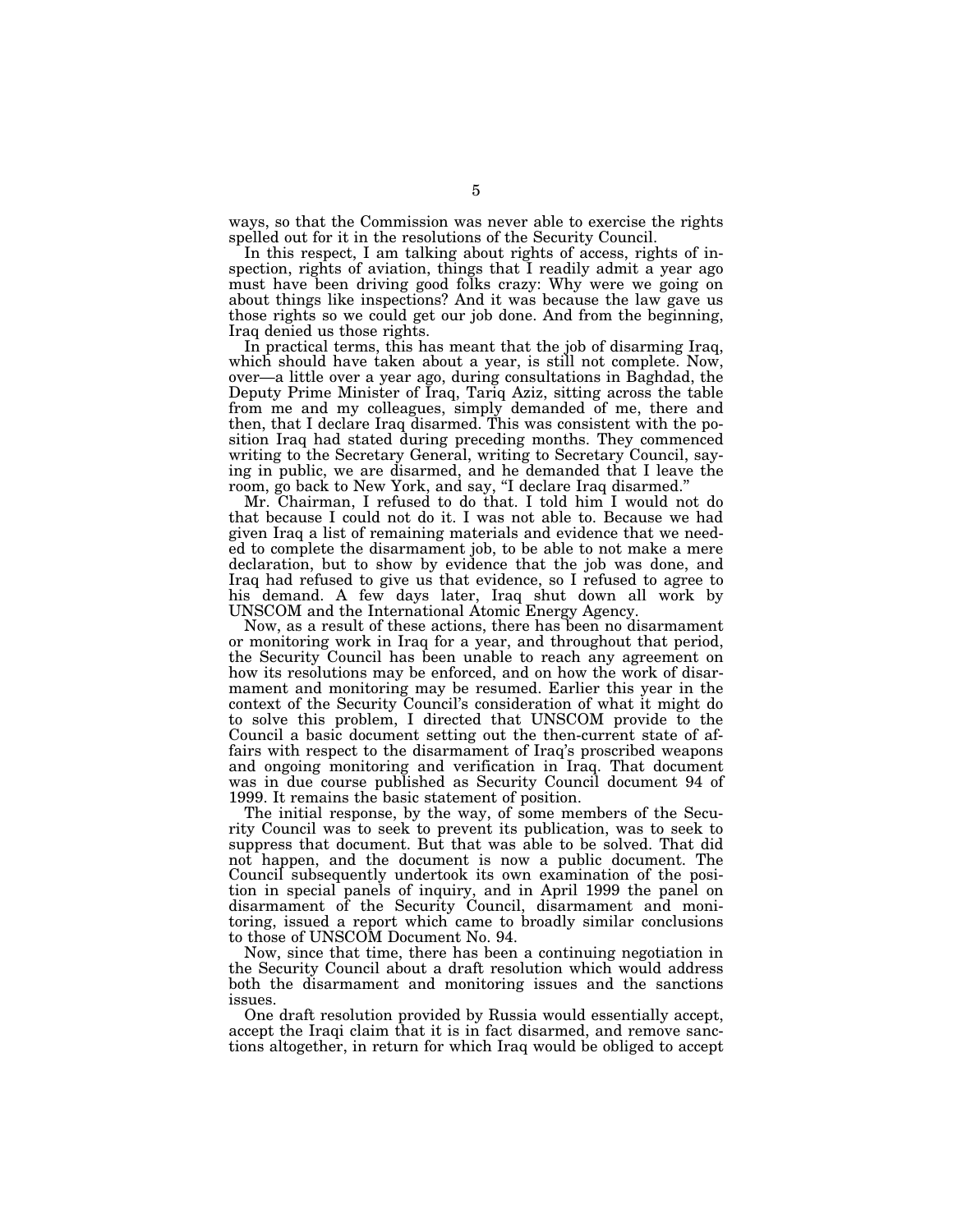an ongoing monitoring system. Another draft resolution—and China now supports that resolution, and I think France has indicated it could do the same.

Now, another draft resolution tabled initially by the United Kingdom and the Netherlands would in fact establish UNSCOM No. 2, a successor organization to UNSCOM with a different name and would charge it with bringing the disarmament task to conclusion. No assumption would be made that there are no more such tasks, unlike the Russian resolution. To bring those tasks to conclusion, and to establish the serious ongoing monitoring system.

This resolution would not simply abolish sanctions, as would the Russian one, but would suspend them for renewable periods, provided Iraq remained in compliance with the terms of the resolution. Now, in recent months, negotiations have tended to focus increasingly on this second British-Dutch draft resolution. There doesn't seem to be much interest in the Russian-Chinese one. United States administration has indicated broadly that it could go along with the British-Dutch draft.

However, recent reports have suggested that it is in fact unlikely that the Security Council will be able to reach consensus on this draft, and moreover, statements from Baghdad have indicated that the Government of Iraq would not be prepared to cooperate with that resolution even in the event that it were adopted by consensus. Now, Mr. Chairman, this state of affairs has many aspects and implications, but I want to mention two that I believe are of grave concern.

One is in the area of arms control, and the other is in the area of the authority of the Security Council. Now, with respect to arms control, Iraq's challenge to the nonproliferation regimes is the most serious and direct challenge ever faced by those regimes, quite specifically by what I call cheating from within.

This is the worst challenge to the nonproliferation regimes. Cheating from within is where a state signs up, in this case, for example, promises not to make a nuclear weapon and the next day proceeds to do so secretly. Cheating from within.

Iraq has posed that challenge, and I suggest in all of the nonproliferation fields, nuclear, chemical, biological, the most serious challenge that those regimes have ever faced, and I think it is a matter of serious concern. But if Iraq is able to get away with it, successfully to ignore its own obligations under the various weapons of mass destruction nonproliferation regimes, then the fundamental credibility of those regimes as such around the world will be called into question.

Second, all of the resolutions adopted by the Security Council on Iraq and its disarmament have the force of international law pursuant to Chapter 7 and in particular, Article 25 of the charter of the United Nations. Now, it follows from this that if Iraq succeeds in rejecting those resolutions, those pieces of law, it will by that action have most deeply harmed the lawgiver itself and its authority; namely, the Security Council. And, Mr. Chairman, I do not know what the consequences of that would be, but I suspect that they would be very broad, maybe even incalculable.

I wrote an article recently published in the current issue of the journal Foreign Affairs, the September-October 1999 issue of that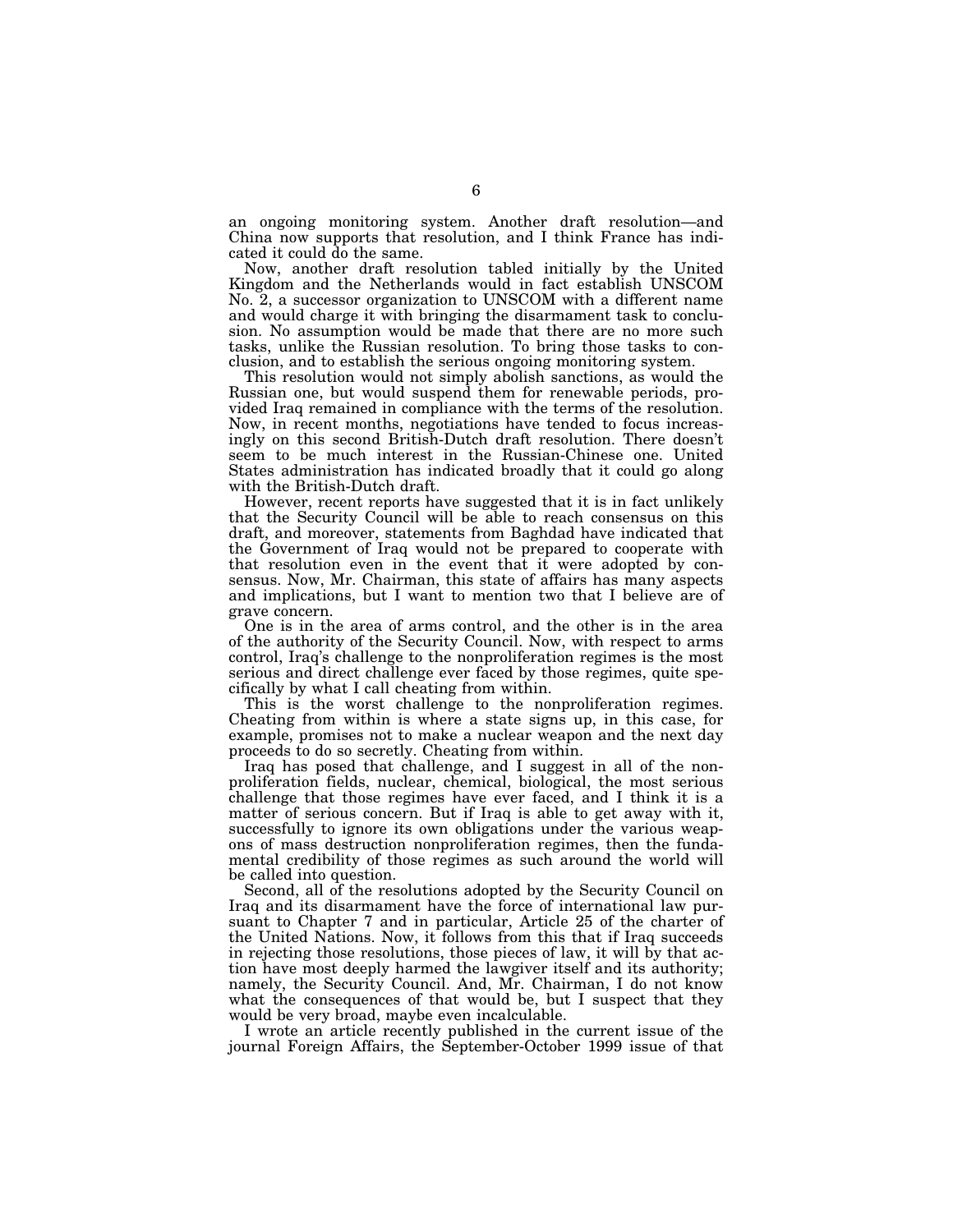journal, the organ of the Council on Foreign Relations. And I proposed in that article, which deals with repairing the Security Council, I proposed that there should be a consultation amongst permanent members of the Council on the question of the veto power. I have not proposed that it be removed. I think that is impossible. I will not even discuss it. But I have proposed that they discuss the uses to which it may be put, and very specifically, I have proposed that they should reach an agreement that the veto should not be used to protect a clear transgressor of an arms control undertaking, that such a use of the veto or threatened use of the veto should be considered inadmissible.

Now, Iraq is in such a position of noncompliance today, yet certain permanent members of the Security Council, states with the veto, appear to be unprepared to insist upon Iraq's compliance with the resolutions, with the law that they themselves have adopted. I think that is deplorable. But more importantly, I do not believe, Mr. Chairman, that Iraq would be able to continue to defy the Security Council, not for very long, if those five permanent members were in fact to stand together in insisting to Iraq that it must return to compliance with the law. Their unity is essential.

Now, finally, I will say a very brief word about the issue of sanctions, to which you in your statement referred. I want to make clear that in my role as Executive Chairman of UNSCOM, sanctions were in fact never within my responsibility. My job was for disarmament and arms control. The sanctions were designed by and applied by the Security Council in order to back up and to provide an incentive for Iraq to comply with the resolutions of the Council.

The key connection between disarmament and sanctions was the one that I mentioned earlier, namely, in Resolution 687, where it says that when the Security Council is satisfied that Iraq has been disarmed—the words are, ''has taken all the actions required of it with respect to disarmament"—then it would abolish the oil embargo, the embargo against the import by other states of oil from Iraq.

Now, the British-Dutch resolution, may I say, states quite specifically, and I quote, ''The conditions do not exist that would enable the council to take a decision pursuant to Resolution 687 to lift the prohibitions referred to in that resolution.'' It specifically says they are not yet disarmed and so the oil embargo cannot yet go.

Now, we will talk about this in a moment, I am sure. It goes on to say many other things, but it does actually say that. Now, in this context of sanctions, I believe it is a point of fundamental significance, it is a point, Mr. Chairman, you made in your statement, that the refusal by Iraq to comply with the disarmament law has been the main source of the continuation of sanctions. The key to sanctions relief has been disarmament. That is been the case for 8 years, the eight long years in which ordinary Iraqis have suffered from sanctions.

The key to it has been disarmament and Saddam Hussein has always had that key in his hand. He has always refused to turn it. That concludes my statement, and I thank you for your attention.

[The prepared statement of Mr. Butler follows:]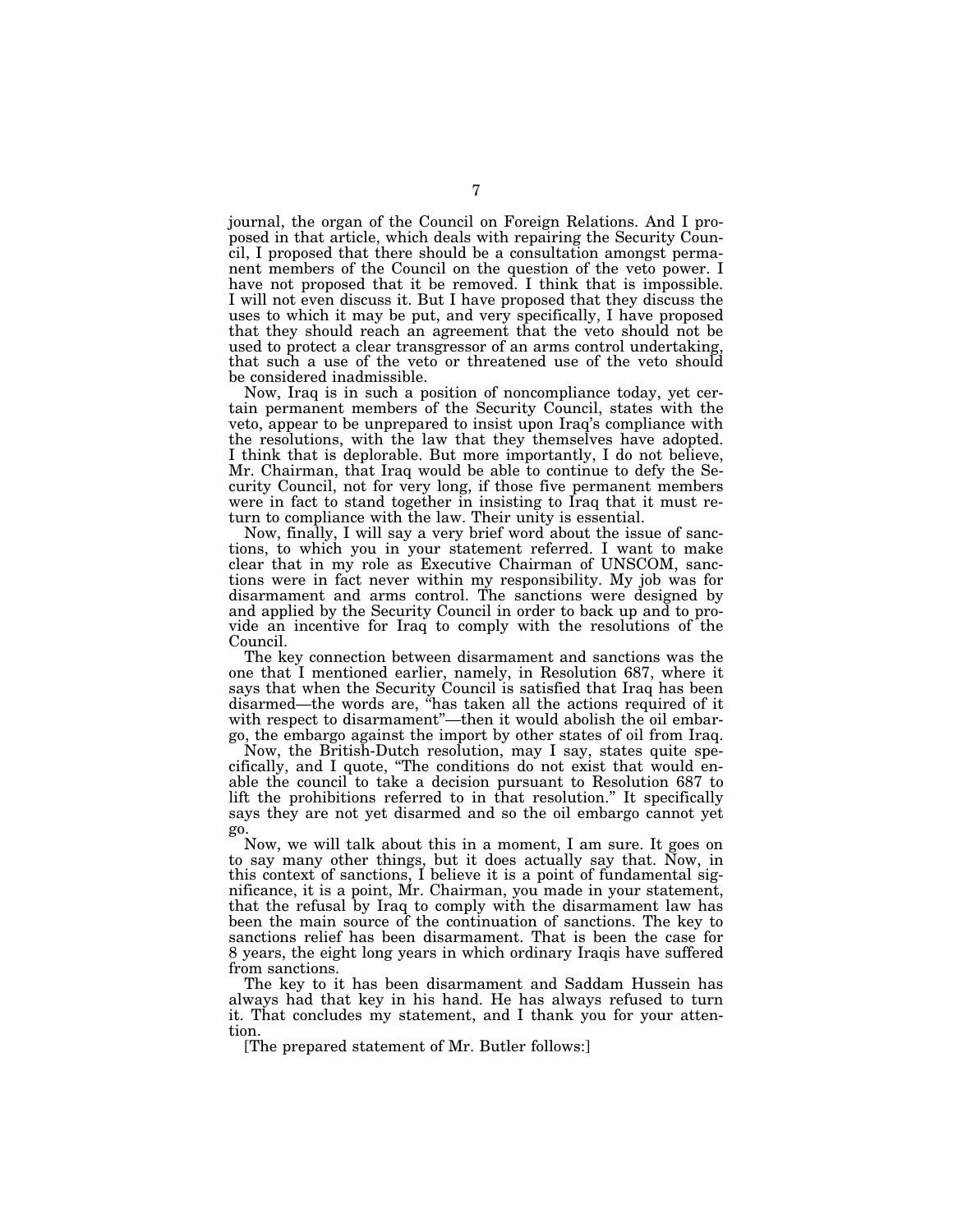#### PREPARED STATEMENT OF HON. RICHARD BUTLER

Eight years ago, following the expulsion of Iraq from Kuwait, the Security Council of the United Nations passed resolutions relating to the disarmament of Iraq's weapons of mass destruction and sanctions. Those resolutions were amongst the most detailed resolutions ever adopted by the Security Council, but their key ele-

ments are able to be summarized simply. First, Iraq was to be disarmed of all nuclear, chemical, and biological weapons and the means of manufacturing them and was prohibited from holding, acquiring or manufacturing missiles which could fly further than 150 kilometers.

Secondly, only after the Security Council agreed that Iraq had taken all of the disarmament actions required of it would the oil embargo and related financial strictures be removed.

The Security Council created the Special Commission, UNSCOM, to carry out this work of disarmament, with Iraq. Iraq was required to cooperate fully with the Commission and to give it immediate and complete access to all relevant sites, materials and persons.

The basic system for disarmament which was established had three parts—Iraq would declare in full its prohibited materials, the Commission would verify those declarations, and the illegal weapons materials thus revealed would be "destroyed, removed or rendered harmless,'' under international supervision.

The key disarmament resolution was Security Council resolution 687. Another resolution was subsequently adopted under which UNSCOM would monitor all relevant activities in Iraq as a means of seeking to ensure that illegal weapons were not reconstituted, following the disarmament phase. The main resolution dealing with monitoring was Security Council resolution 715.

It is essential to mention that the Security Council had in mind that the disarmament of Iraq would take place very quickly. This was reflected in the fact that the declarations sought from Iraq were required within fifteen days. It was broadly anticipated that, thereafter, the work of destroying, removing or rendering harmless all relevant materials might be completed in a period of between nine and twelve months.

What has been the practical experience?

Iraq's actions may be summed up as having three main characteristics. In the first instance, its declarations were never complete. From the beginning, Iraq embarked upon a policy of making false declarations. Secondly, Iraq divided its illegal weapons holdings into two parts—the portion it would reveal and the portion it decided to conceal. Thirdly, to mask its real weapons of mass destruction capability, Iraq also embarked on a program of unilateral destruction of a portion of its weapons. Finally, it refused to comply with the resolutions of the Security Council, in very many ways, so that the Commission was never able to exercise the rights spelled out for it in the resolutions of the Security Council.

In practical terms, this has meant that the job of disarming Iraq, which should have taken about a year, is still not complete.

A little over a year ago, during consultations in Baghdad, Tariq Aziz demanded of me that I declare Iraq disarmed. This was consistent with the position Iraq had stated, during preceding months, including in writing to the Secretary-General of the United Nations and to the Security Council. I refused to do so on the ground that I was not able to. We had given Iraq a list of the remaining materials, the evidence, that it needed to provide in order for UNSCOM to complete the disarmament job. Iraq had failed to provide that evidence. Following my refusal to agree to Aziz's demand, Iraq shut down all work by UNSCOM and the International Atomic Energy Agency in Iraq.

As a result of these actions, there has been no disarmament or monitoring work in Iraq for a year, and throughout that period the Security Council has been unable to reach any agreement on how its resolutions may be enforced and/or the work of disarmament and monitoring resumed.

Earlier this year, in the context of the Security Council's consideration of what it might do, I directed that UNSCOM provide to the Council a basic document setting out the then current state of affairs with respect to the disarmament of Iraq's proscribed weapons and on ongoing monitoring and verification in Iraq. That document, published as S1999/94, remains the basic statement of position. The initial response of some members of the Security Council was to seek to suppress this document but, in the event, it was published.

The Council subsequently undertook its own examination of the position in special panels of enquiry, and in April 1998 the panel on disarmament and monitoring issued a report which came to broadly similar conclusions as those set forth in UNSCOM's document.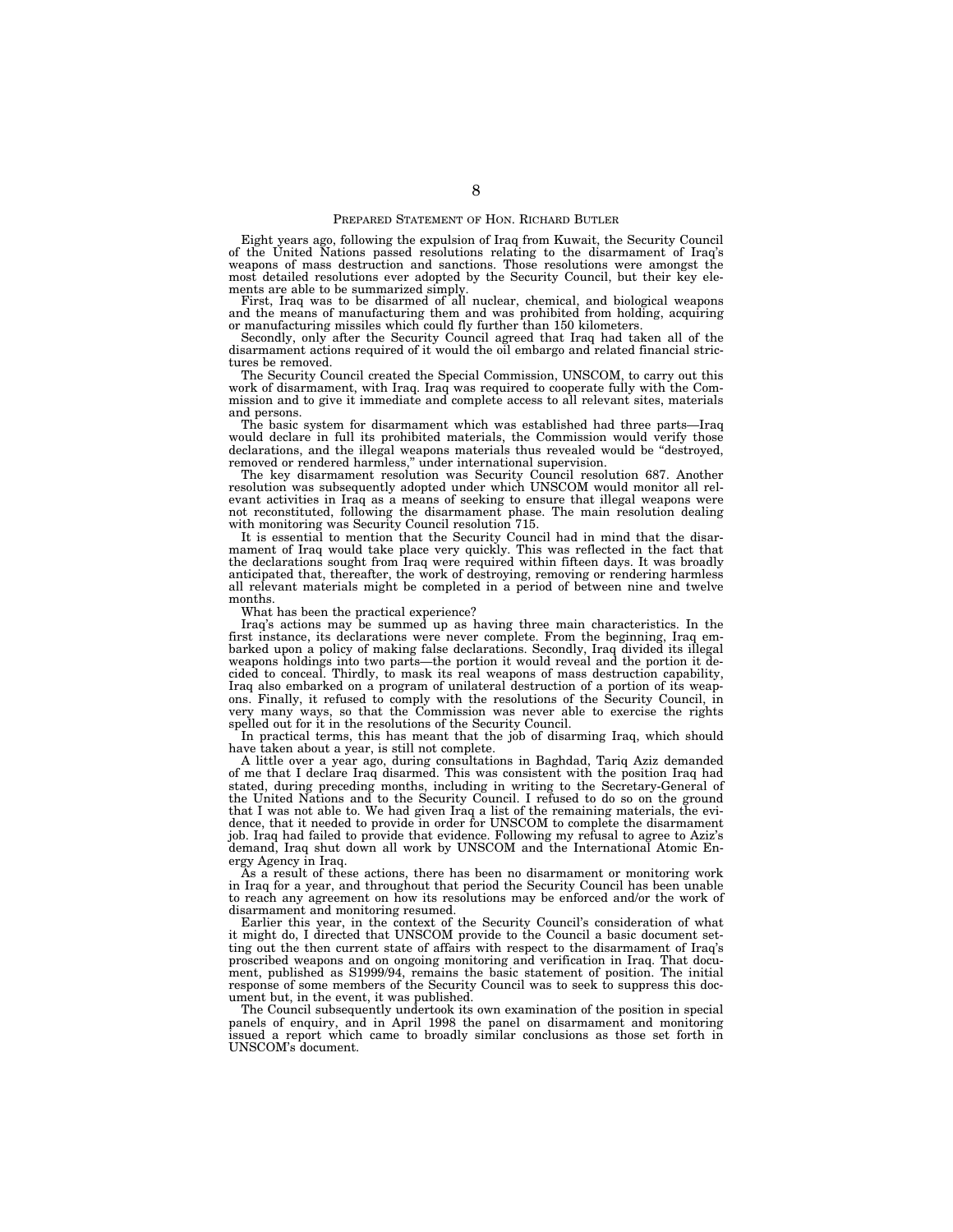Since that time there has been a continuing negotiation in the Security Council about a draft resolution which would address both the disarmament and monitoring issues and the sanctions issues.

One draft resolution, provided by Russia, would essentially accept the Iraqi claim that it was disarmed and remove sanctions in return for which Iraq would be obliged to accept an ongoing monitoring system.

Another draft resolution, tabled initially by the United Kingdom and the Netherlands, would establish a successor organization to UNSCOM, charge it with bringing specified disarmament tasks to conclusion, and establish an ongoing monitoring system. It would suspend sanctions for renewable periods of six months, provided Iraq continued to behave in compliance with the terms of the resolution.

In recent months, negotiations have tended to focus increasingly upon the British-Dutch draft, and the United States administration has indicated, broadly, that it could go along with that draft. However, recent reports have suggested that it is unlikely that the Council will be able to reach consensus on this draft and, moreover, statements from Baghdad have indicated that the Government of Iraq would not be prepared to cooperate with such a resolution.

This state of affairs has two main implications—one in the area of arms control and the other in the area of the authority of the Security Council.

With respect to arms control, Iraq's challenge to the non-proliferation regimes is the most serious and direct ever faced by those regimes. It is a matter of serious concern that, if Iraq is able to successfully ignore its own obligations under the various weapons of mass destruction non-proliferation regimes, then the fundamental credibility of those regimes could be harmed around the world.

Secondly, all of the resolutions adopted by the Security Council on Iraq and its disarmament have the force of international law. If Iraq succeeds in rejecting those<br>resolutions, it will by that action have deeply harmed the authority of the law-<br>giver—the Security Council. The consequences of that eve tentially broad.

In an article I wrote on repairing the Security Council, which is now available in the September/October 1999 edition of the journal, *Foreign Affairs,* I proposed that there should be a consultation amongst permanent members of the Council on their veto power. Specifically, I proposed that the use of the veto to protect a clear transgressor of an arms control undertaking should be considered inadmissible. Iraq is in such a position of noncompliance today, yet certain permanent members of the Security Council appear unprepared to insist upon compliance with the resolutions and law which they themselves adopted. I do not believe that Iraq would be able to continue to defy the Security Council for very long if the five permanent members were, in fact, to stand together in insisting to Iraq that it return to compliance with the law.

Finally, there is the issue of sanctions. As the former Executive Chairman of UNSCOM, sanctions were never within my responsibility. They were, designed and applied by the Security Council to back up and provide an incentive for Iraq to comply with the resolutions of the Council. The key connection between disarmament and sanctions was the one I have mentioned earlier, namely that when the Security Council is satisfied that Iraq has been disarmed it would then abolish the oil embargo.

In this context, it is a point of fundamental significance that the refusal by Iraq to comply with the disarmament law has been the main source of the continuation of sanctions. The key to sanctions relief has always been disarmament. The Saddam Hussein regime has refused to pick up that key and turn it.

The CHAIRMAN. Mr. Ambassador, it is a great statement. And I was thinking as you made it, and I followed you in the printed transcript, at the time you were trying to get compliance by Iraq, we got a dribble of reports here in the news media, and a dribble there, and they were more interested in who was the President's latest girlfriend, and I doubt that 1 percent of the American people understand what has happened. And I do hope that some attention will be paid through the C–SPAN or whoever it is that is covering this.

Now, I have some questions, but underlining the portion of your prepared remarks which you delivered in this case, you say that a little over a year ago during consultations at Baghdad, you said that Tariq Aziz demanded that you declare Iraq disarmed. That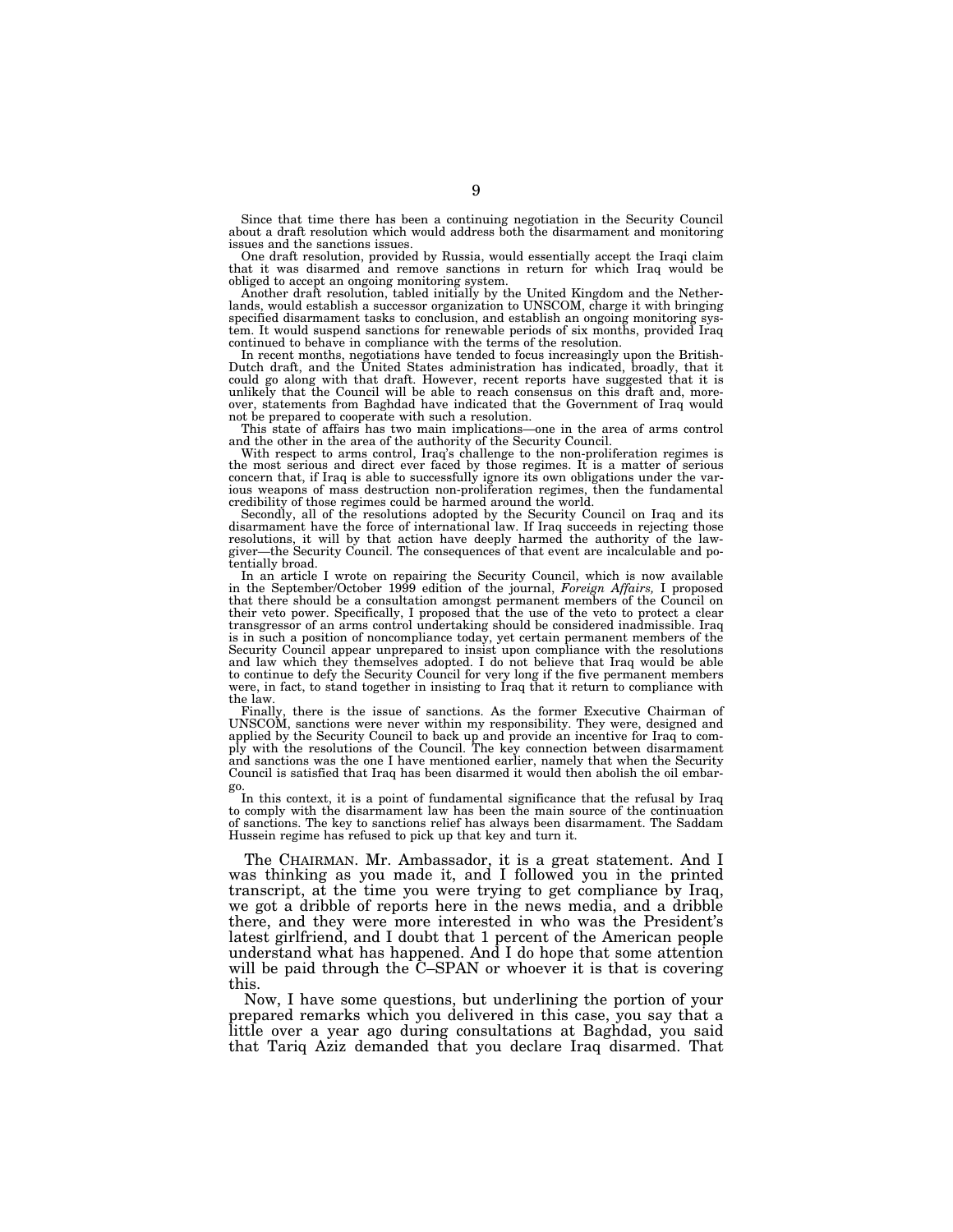was consistent with the prior position that Iraq had stated during preceding months, including in writing to the Secretary General of the United Nations and to the Security Council, and ''I refused,'' you said, to do so on the grounds that "I was not able to do it," obviously because it was not so, and it would have been detrimental to anything that anybody considers self-protection of innocent nations and all the rest of it.

You said further that, "I refused to do so on the grounds that I was not able to. We had given Iraq a list of the remaining materials, the evidence it needed to provide in order for UNSCOM to complete the disarmament job. Iraq had failed to provide that evidence. Following my refusal,'' you said, ''to agree to Aziz's demand, Iraq shut down all work by UNSCOM.'' In other words, they shut you up and the International Atomic Energy Agency in Iraq.

Now, at the time, how did you feel about the possibility that the people of any nation, and of course I am particularly interested in the United States, would understand what was really going on there? Did you—are you—were you concerned about the failure to report this to the people of all of the member nations of the United Nations? Were you concerned about that at the time?

Mr. BUTLER. Well, the simple answer is, yes, of course I was, but I would like to go a little bit further than that. I fundamentally refused Aziz's demand because I was not prepared to lie. But I also said to him, and it is on a videotape that Iraqi propaganda machinery then put on television, amusingly, because they thought it showed a good case for them. But I actually said to him, you must understand, I cannot do disarmament by declaration. I cannot wave a magic wand. Either they are facts or they are not.

And I had given him a list, which involved taking a risk—I was not absolutely sanguine, nor were my very competent professional staff absolutely sanguine about that list—of the key remaining disarmament requirements. It was not to make it easier for them, but it was to try to get a sensible picture of a larger landscape, a disarmament landscape that we gave them this list of the key priorities. I covered the truth that, the requirements of the truth by making clear to Aziz that this list represented the necessary conditions for Iraq to be disarmed; whether or not they would be the sufficient conditions would depend on the quality of the evidence they gave us.

So we were walking a tight line here, and I had given him this list in that spirit 2 months earlier. And he had said come back to Baghdad in August. In the meantime, we will work on your list, you come back and see me in August and we will come to conclusion on that.

When I came back in August, he said, well, you start the conversation, how did we do? And I said well, frankly, I do not see that you gave us anything that was on that list. I mean, we are in the same place that we were—we are in the same place we were 2 months ago. He listened more or less in silence and then at the end of the morning session, in a rather pompous way, said, ''This evening, come back this evening and I will give you the answer of the leadership of the Government of Iraq,'' which means Saddam. And it was when we started the evening meeting, a few minutes into it, that he put this demand on me.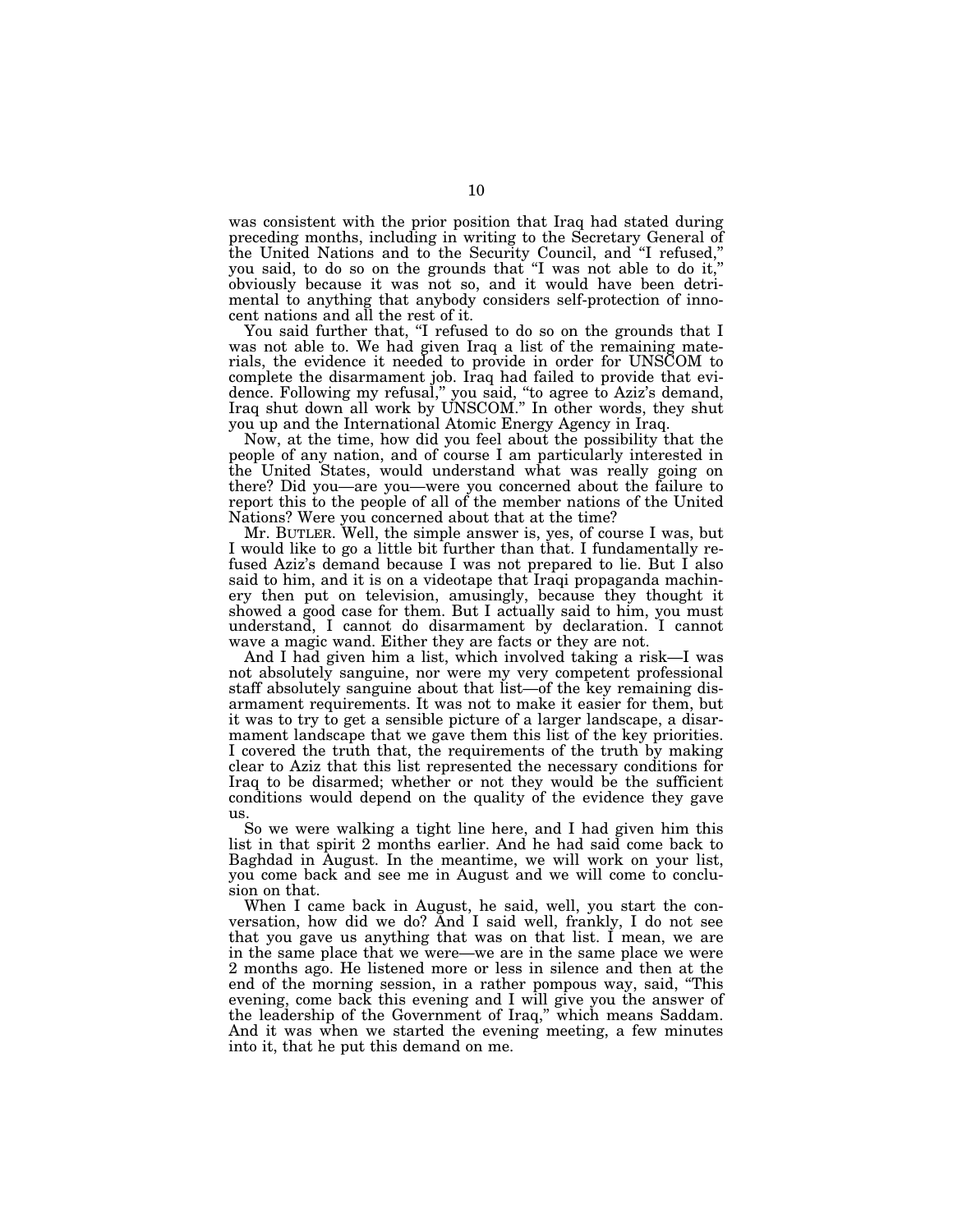Now, am I concerned about understanding—sorry. I have to say one other thing. That list is reflected in that document that we published with the Security Council, Document No. 94. All the background material is there: the foundation stones on the basis of which we came to that list of necessary, maybe not sufficient, but priority conditions for disarmament. This is all thoroughly explained and documented.

Now, in blowing us away on the 3rd of August last year, what Saddam Hussein was doing was saying, I refuse to give you those last remaining materials. I believe it is because that list was right, because they are materials that would really disarm him. He was saying I refuse to give you that. And he was saying I care more about retaining this weapons capability than I do about sanctions on 22 million ordinary Iraqis. That is what he was saying.

He was also saying, third, I calculate that the split in the Security Council will give me comfort here, and I will be able to cut and run and get away with this. And that is what was happening. Now, I wanted ordinary people to understand that.

Senator, Mr. Chairman, I have been approached a lot by the members of the general public in this country, and in other parts of the world, in ways that demonstrate that there is a good measure of understanding of how serious this situation is. But there is not an adequate understanding of what I have tried to lay out here today and what I am describing to you now, about how far we went toward trying to sensibly come to terms with the remaining elements of Iraq's weapons program—I would never use the word accommodate, but sensibly and intelligently come to terms with those remaining elements. And that when we did that, when we really made it as sharp and clear as possible, what we got was dismissal. Now, I do not think that that is adequately understood in public. I do not think that the implications of that that I mentioned here today are adequately understood.

And finally, I think the fact that this story has disappeared somewhat from the headlines because of other stories, most recently Kosovo, now East Timor and so on in the political arena, does not mean that he has gone away. Does not mean that the threat is not there, does not mean that there is still not a job of most serious arms control to be done and preservation of the authority of the Security Council to be achieved. And it does not mean that he will not be back. I suspect he will, and maybe soon.

The CHAIRMAN. One other, in reference to your prepared remarks which you delivered in this instance, you said that since that time, there has been a continuing negotiation in the Security Council about a draft resolution which would address both the disarmament and monitoring issues and the sanctions issues. Now, my question is, who is negotiating with whom? Do you know?

Mr. BUTLER. Yes, well, I do up to a point, but obviously having left my previous job almost 2 months ago now, I have been somewhat excluded from the level of detail that I previously had when I was on the job. But one of those 2 months they took off, the month of August, the Northern Hemisphere holiday month. So nothing happened in that month, except maybe Saddam Hussein got some of his weapons factories up and running again. Now, I do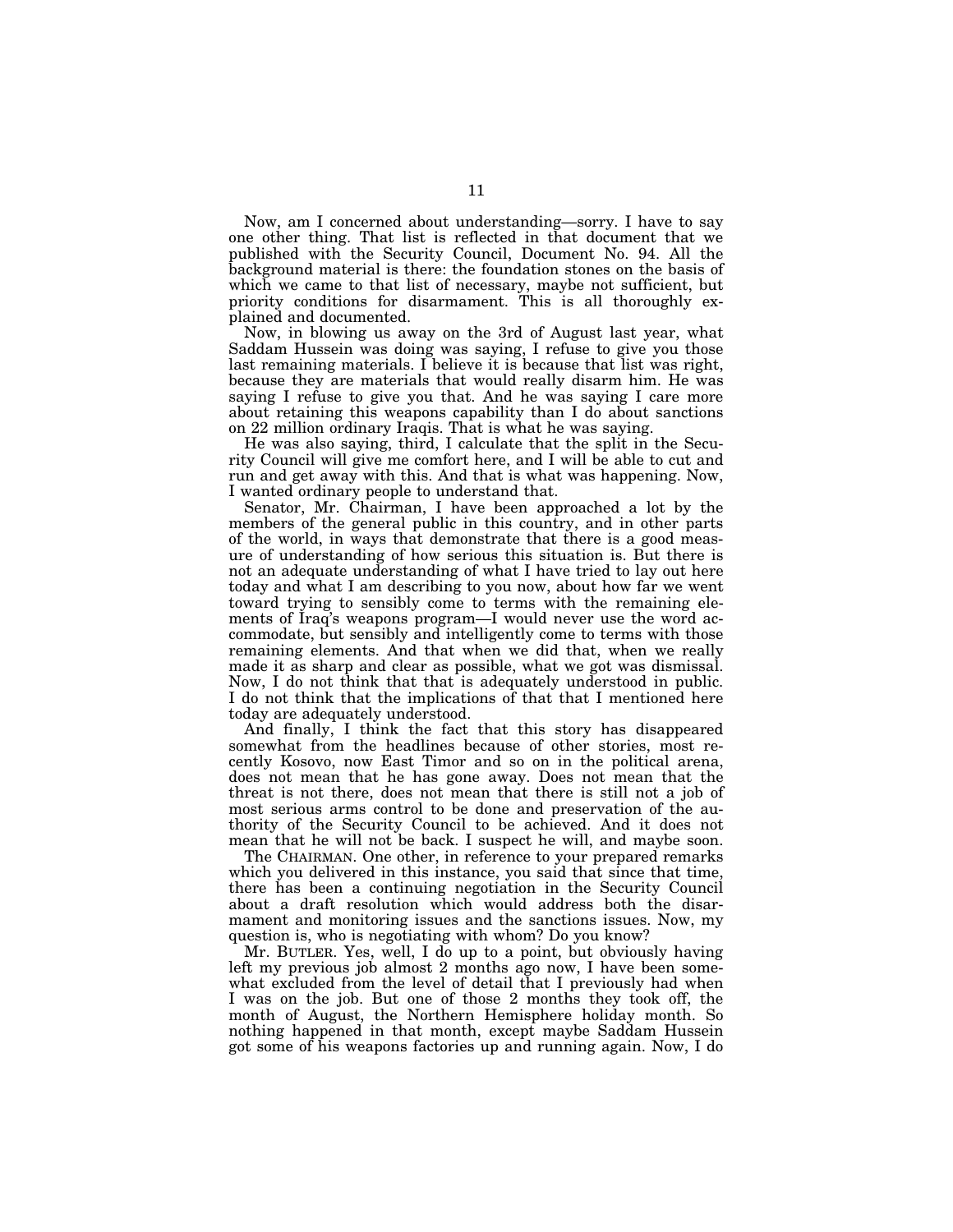not know that for sure, but I think it is foolish to make any other assumption.

So in the period since I was closer to those negotiations, it—I am sorry, in the main period of those negotiations, it went like this. OK?

First, the British put down a draft resolution on the table which the Dutch decided to support. Instant response was a Russian draft resolution on the table which the Chinese decided to support, so you had the lines of battle drawn. The United States stood back and looked for a little while and thought about things. And France, in a way—I hope I will be forgiven for saying this—in a way that is, let us say, not untypical and especially creative, the French are like that—kind of said that it was looking with interest at both sides. Kind of straddled things.

The CHAIRMAN. Two quick questions. Well, go ahead.

Mr. BUTLER. Now since that time, the negotiation I think has shown that the Russian and Chinese draft has basically got no future because of the summary removal of sanctions without first getting any kind of disarmament or monitoring guarantees. Although in that time, France joined up to that resolution, and the United States joined up to the British-Dutch resolution.

But in addition, six or seven other member states of the Security Council joined up to the British-Dutch resolution, so that is the main document now, that, as I said in my statement, that is the one that is the focus of main attention. Last week, however, when very senior people from the permanent five members of the council were gathered in New York for the beginning of the General Assembly, their attempt to come to consensus on that British draft resolution, which theoretically has about 11 votes out of the 15 behind it, that attempt broke down. And Baghdad in addition said we do not care what you do; we are not going to accept it, so I do not think there is much of a future in this.

The CHAIRMAN. Did you ever discuss this with Kofi Annan, the Secretary General?

Mr. BUTLER. Did I discuss which?

The CHAIRMAN. Did you discuss this entire problem with the Secretary General?

Mr. BUTLER. On many occasions. But this-

The CHAIRMAN. Was he sympathetic or did he take any position or what?

Mr. BUTLER. I have not discussed these draft resolutions with him because they became live at the time when I was moving on to the Council on Foreign Relations and, no, I have not discussed those with him.

The CHAIRMAN. Very well. Let us say 6 minutes. And we welcome you, Senator Kerry.

Senator KERRY. Thank you, Mr. Chairman. I apologize.

The CHAIRMAN. You are Mr. Kerry?

Senator KERRY. Still am, Mr. Chairman. To my pleasure, but the chagrin of some.

Mr. Ambassador, welcome, and thank you very much for being here with us. I appreciate the many conversations you and I have had. I appreciate your confidences during that period, and I also want to express my respect for the great effort that you made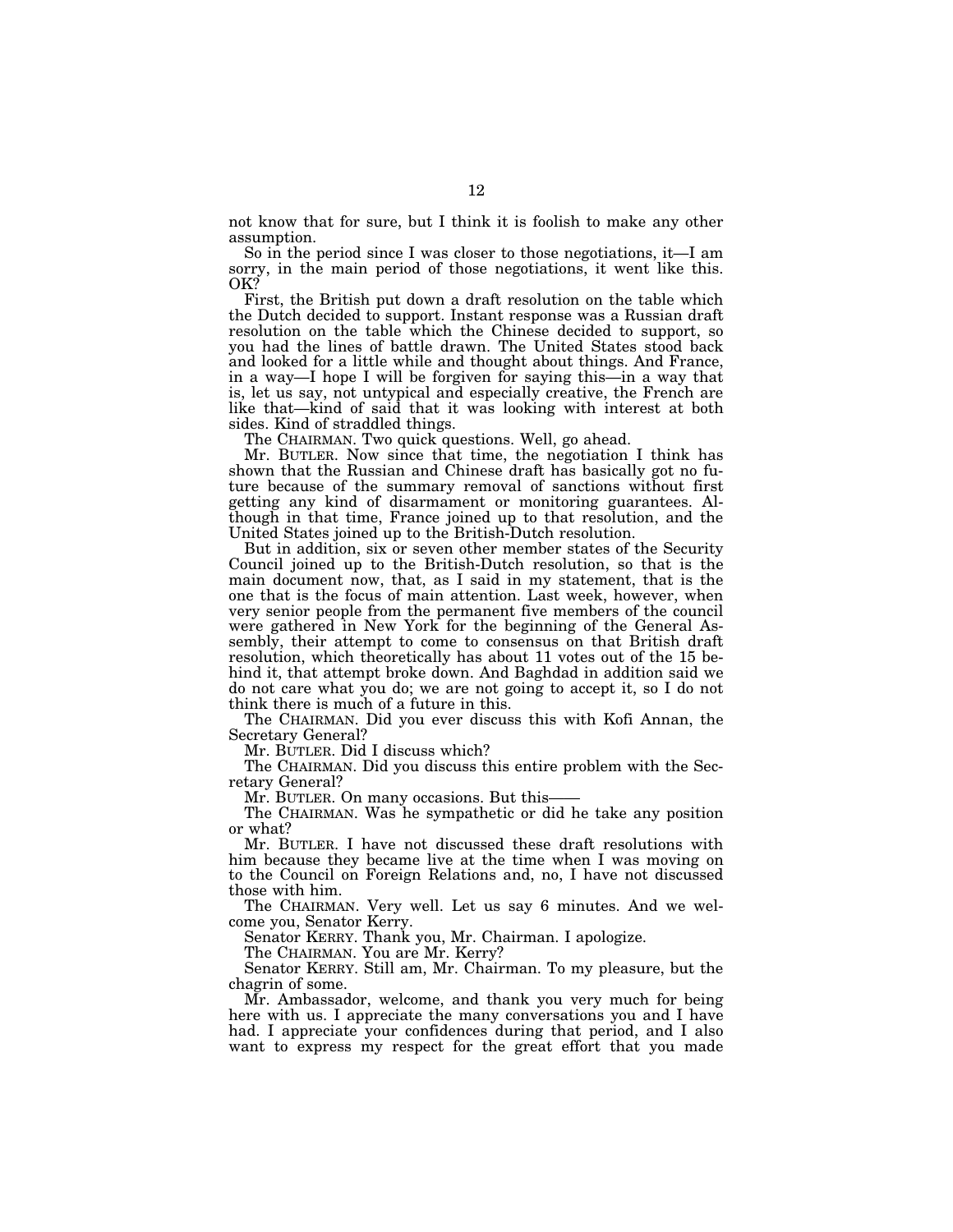under difficult circumstances to try to see that the words spoken in the U.N. and by politicians had some meaning, and that can sometimes be a difficult task.

There is a huge irony, I think maybe not so big to some, but I am looking around here. We are talking about the same Saddam Hussein who was equated by some to Hitler. We were willing to marshal an entire Army to prevent him from doing certain things in the region, and there was an urgency in the aftermath of that, to contain the proliferation, the strategic threat that this individual represented to the world, an urgency that has led us to fly no-fly missions since that time, put American forces at risk, to continue to be dropping bombs and firing missiles, and yet there is not a lot of interest in this, not a lot of colleagues here today. And in fact, most of the world seems to have backed off from the realities of the threat that this individual and his acquisition of weapons of mass destruction represent.

I personally believe that nothing has changed. I think you share that belief?

Mr. BUTLER. Right.

Senator KERRY. I think we are exactly in the same situation we were when all of this urgency was expressed by so many people. We are in exactly the same situation, except that we have had now 1 year without any inspections. You were concerned during the time that you had inspections that he was capable of continuing to employ subterfuge and guile and all kind of tricks in order to continue to build weapons. And I think the assumption of most people in the intelligence community is that that is exactly what he has been doing, is that correct?

Mr. BUTLER. That is correct.

Senator KERRY. Is there any indication to the contrary?

Mr. BUTLER. Not to my knowledge, no.

Senator KERRY. So in fact the threat that was sufficient to summon all of this international outrage and the very precise and clear goals, as clear as any goals I have ever seen the U.N. state, that threat is in fact greater today than it was then, is it not?

Mr. BUTLER. It is undiminished and possibly greater because of the absence of monitoring.

Mr. KERRY. So what has happened? Have we been bamboozled? Is our policy simply a failure? Are we frightened? Is there something that has changed in the nature of this threat? Because I really do not understand it.

And it seems to me that for the cause of nonproliferation, whether it is with respect to Iraq or any other number of countries about which we have enormous concerns, the message that comes out of this is that maybe the forces aligned to try to hold people accountable are in fact paper tigers, and not serious about it.

Mr. BUTLER. I think I would like to approach your questions in two parts. One part has to do with what is happening on the ground in Iraq. And the other is the much more difficult question of why have we seemed in the last years to have walked away from this, where on your assumption the situation has not changed. If anything, it may be worse.

Now, on what has happened on the ground in Iraq, I think it is very important for me to say that we are not absolutely sure. And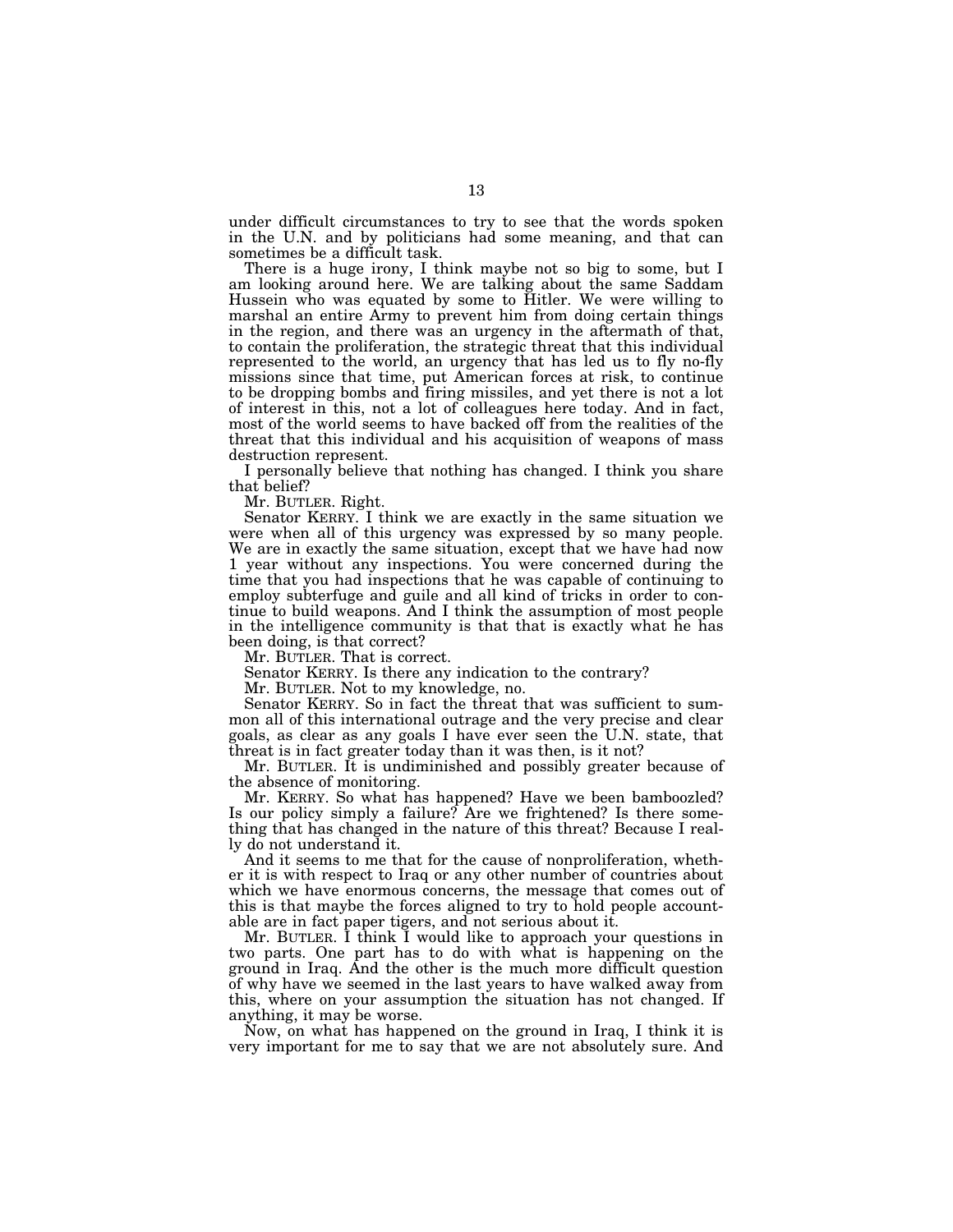that is because we are not there, and the point I am therefore trying to underline is that it is important to have an arms control and monitoring presence in Iraq. Its absence harms us greatly. It reduces our knowledge in a way that is dangerous.

Now why? Why in Iraq? And the answer is the track record. This man has shown over a decade and a half a profound addiction to weapons of mass destruction. He has used them inside and outside the country, the former meaning including on his own people. As a means of domestic political control, he has used chemical weapons.

Now that is an established track record. And I add to that what are the conventional tests of whether or not a crime has occurred. Did the person have the means, the motive, and the opportunity? And the answer with Saddam Hussein and weapons of mass destruction is, yes, we know he had the means. He was making an atomic bomb. Mercifully, we stopped him. We know that he made chemical and biological weapons and used chemical weapons. We know that he had long-range missiles with which to deliver various kinds of warheads.

The CHAIRMAN. Go ahead.

Mr. BUTLER. And so we know he had the means. We know from a variety of ways that he has the motive, and he has demonstrated that.

Finally, this is what I want to focus on. He now has an opportunity because of our absence which is larger than any opportunity he has had in almost the past decade. So that makes for a very serious situation and my position on it is this. I do not know precisely what is happening in Iraq now because of our absence, but I think it would be utterly foolish to assume that he is not taking the opportunity of that absence to reconstitute these weapons of mass destruction programs. That is what the track record is, and that is what means, motive, and opportunity represents.

Now, on the other part of your question, why is not the world community dealing with it? Well, one cannot know precisely, but one—well, let me have a shot at it. Saddam Hussein has sat out the world community in a sense. By a process of longevity, attrition, digging in, he has just decided that time is not a factor for him. And the world community in some respects has grown tired, tired of the continuation of the same problem, the recurrent Iraq syndrome.

That has been reflected to me on many occasions. I recall it elsewhere, a discussion I had with an ambassador in the Security Council, and if I may, I will just share it with you now. I will not name him out of discretion. But a distinguished ambassador in the Security Council said to me about a year ago, he said, Richard, I know the man is a homicidal dictator. I know he has been lying to you. I know he retains weapons of mass destruction, but cannot we get the Iraq problem off our plate?

Now, I found that obfuscatory nonsense, because it separates the substance of the problem from the need for a solution. This may be terrible, but cannot you please take it away from me? The only way it can be taken away is by addressing the substance. Now, the world community seems to have grown tired of it. And has then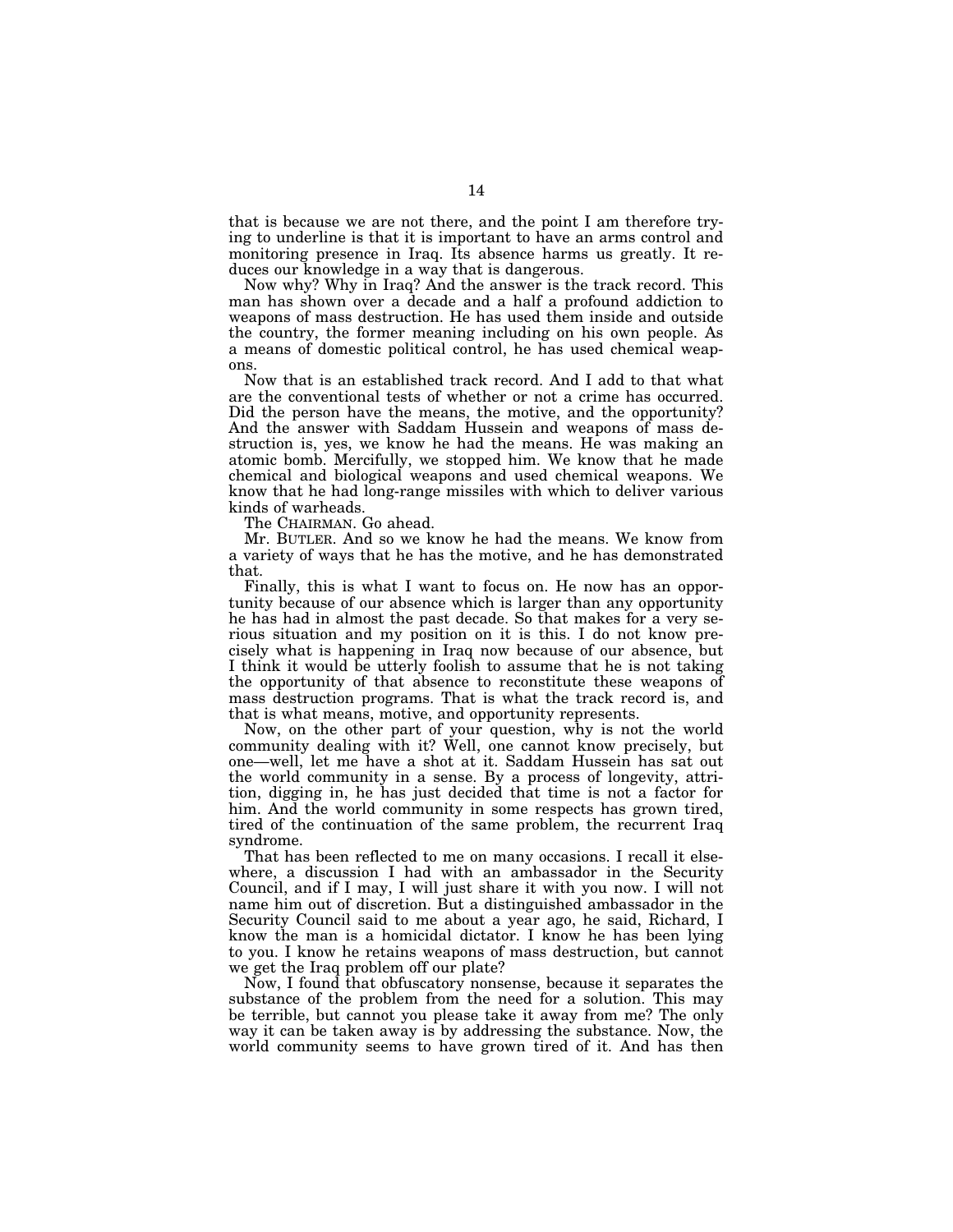second had other preoccupations, whether Kosovo or now East Timor or wherever.

Next point is Iraq has staged a brilliant propaganda campaign about sanctions and how harmful they are to the people and how this has all gone on too long. Mentioned everything in sight except the one salient fact, which is the personal responsibility that they have for these circumstances.

And I think there have been very influential reasons why this has gone from the headlines. But I made a point earlier, Senator, today, where I said predictions are always dangerous, of course, but I do not believe that is a permanent phenomenon. He is there and he will be back.

The CHAIRMAN. Senator Brownback.

Senator KERRY. Mr. Chairman, I do have some more questions, but maybe we will have another round, if I may ask them then.

The CHAIRMAN. OK.

Senator KERRY. Thanks.

Senator BROWNBACK. Thank you, Mr. Chairman, and thank you, Ambassador Butler, for coming here. And I want to thank the chairman for holding this hearing. I think it is very important that we do this. Just building on your last statement, the situation has evolved to what I had feared the most would happen, which is that we would confront Saddam for a period of time and then we would grow weary of this good deed and then go somewhere else in the world and seek to do another good deed because this one became recalcitrant and it was not solvable in a short enough window of time, and so we just got bored and moved on.

And Saddam is left there, which is precisely what the neighbors in the region were most concerned about as well, the other countries adjacent to him, is that we would stir up the hornet's nest and then not remove it at the end of the day. And so that they are left there faced with him developing weaponry again, them having taken in many cases very difficult stances against Saddam Hussein, and then we leave to go and do a good deed somewhere else before finishing this one up.

Ambassador Butler, one of your points that I want to get to specifically is, I think you said in your written testimony that Saddam Hussein would never accept a legitimate inspections, weapons inspections regime for weapons of mass destruction, is that correct? Do you think he would never accept one that would actually get to the very heart of his program to develop weapons of mass destruction?

Mr. BUTLER. I do not think that is in the written testimony, but I welcome the question. By the way, on the first part of your remarks, may I say I am also one of those people who would like to move on. I mean, I am sick of talking about Saddam Hussein and Iraq. You know, I have got other things to do with my life. The two reasons why I think we have to continue to address this issue are in my statement, and they are not so personalized to him and his regime. I hope and assume the Iraqi people will take care of that sometime soon.

But they have to do with what is now almost a half-century-old attempt by the world community to restrain the spread of weapons of mass destruction, in all of their aspects. His behavior has con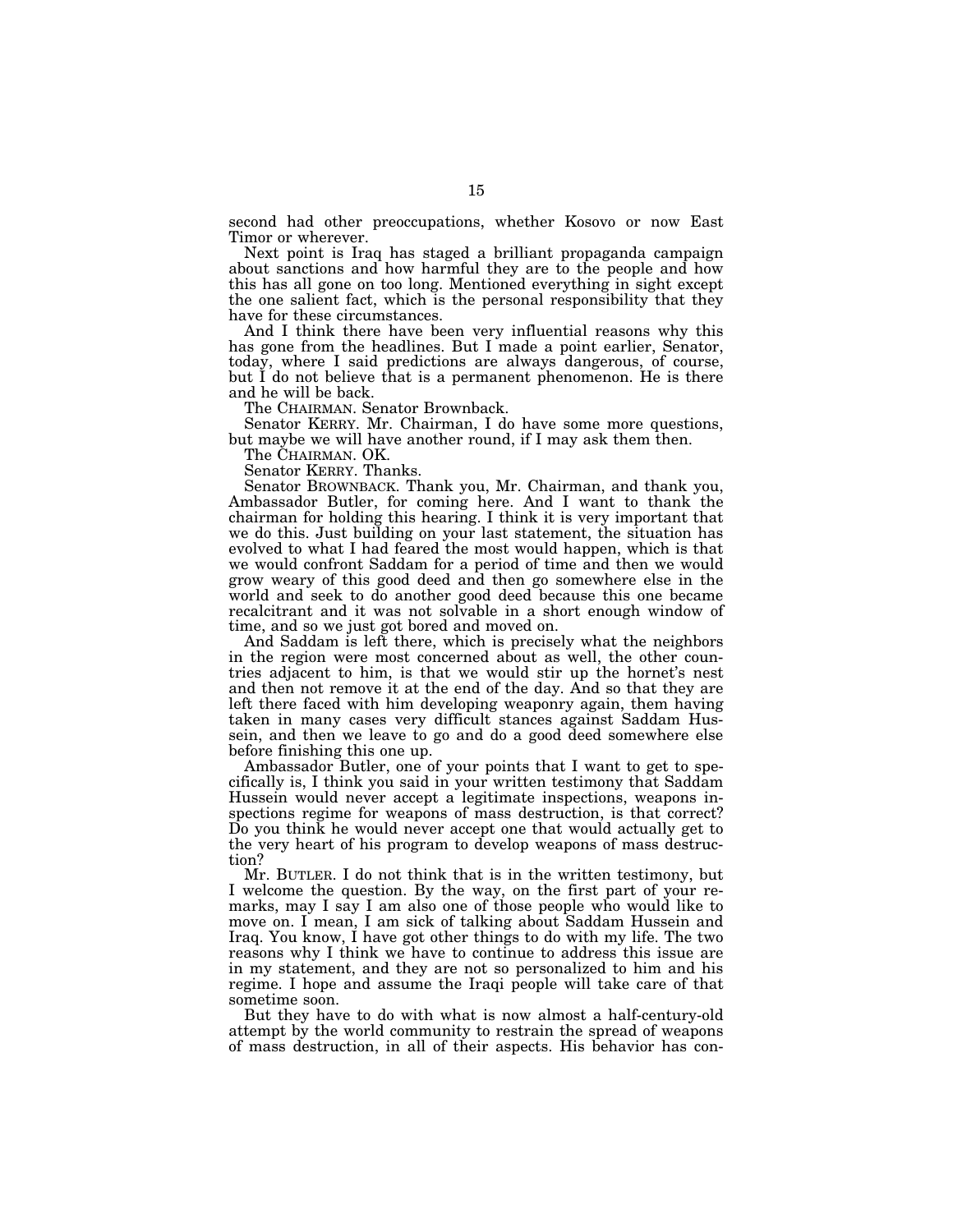stituted a major threat to those regimes. I think we have to protect those nonproliferation regimes.

Also, his behavior has deeply challenged the authority of the Security Council in a way that I think is potentially very dangerous and could have widespread effects in other parts of the world. Now, so I—just quickly, the second part of your question?

Senator BROWNBACK. Will he ever accept a legitimate arms inspection regime that goes to the heart of developing weapons of mass destruction?

Mr. BUTLER. Ah, sorry. The track record says no.

Senator BROWNBACK. Do you have anything to believe-

Mr. BUTLER. Well, notwithstanding that, UNSCOM actually produced a terrific outcome, at the cost of years. It should have been done in a year. It took 6 or 7 years to get our main outcomes, which was a fairly complete account of their missile program, and of their chemical, but not of their biological. And that task took far longer and was made far harder than it should have been because at no stage did Iraq show that it was prepared to genuinely cooperate with an effective arms control regime. So I think the answer is basically, no. They have always resisted that.

Now, what is proposed in the British-Dutch resolution, on paper, is actually a genuine regime. Now, it is for that reason that I think one of two things will happen. Either Iraq will not accept this resolution if it is ever adopted, because it is a genuine regime, or it will accept it, but then seek to water it down from within, in the way that they tried to with UNSCOM procedures.

Senator BROWNBACK. The reason I raise that point is because of Saddam's track record and my own belief that what we need to do, Mr. Chairman, is move forward and press the administration to move forward on implementation of the Iraq Liberation Act. That the problem continues to be Saddam. It has been Saddam. It has been and continues to be his willingness to use these weapons of mass destruction wherever, even against his own people, and we need to press the administration to implement fully this act to remove Saddam Hussein.

Even if the British and Dutch proposal is accepted, I think we have got clear operating history on his part. He is just going to continue to thumb his nose at it, regardless. And now he has got a weakened international resolve, or at least a much more distracted international community, if nothing else, to the point that he has got to be feeling pretty good, that he is just going to ride this one out unless we really press them to implement this act, and I think we need to do so now. Thank you for holding the hearing, Mr. Chairman.

The CHAIRMAN. Thank you. Senator Wellstone.

Senator WELLSTONE. Ambassador Butler, I would like to thank you for appearing before the committee, and I appreciate how tireless you have been in your efforts to disarm Iraq and your extraordinary service to the international community. I have a couple of questions, trying to stay within my time limit.

You have focused, of course, on the whole question of what is going on with Iraq's efforts to build long-range missiles and weapons of mass destruction, and I think about the worldwide effort to limit the proliferation of these weapons. What importance do you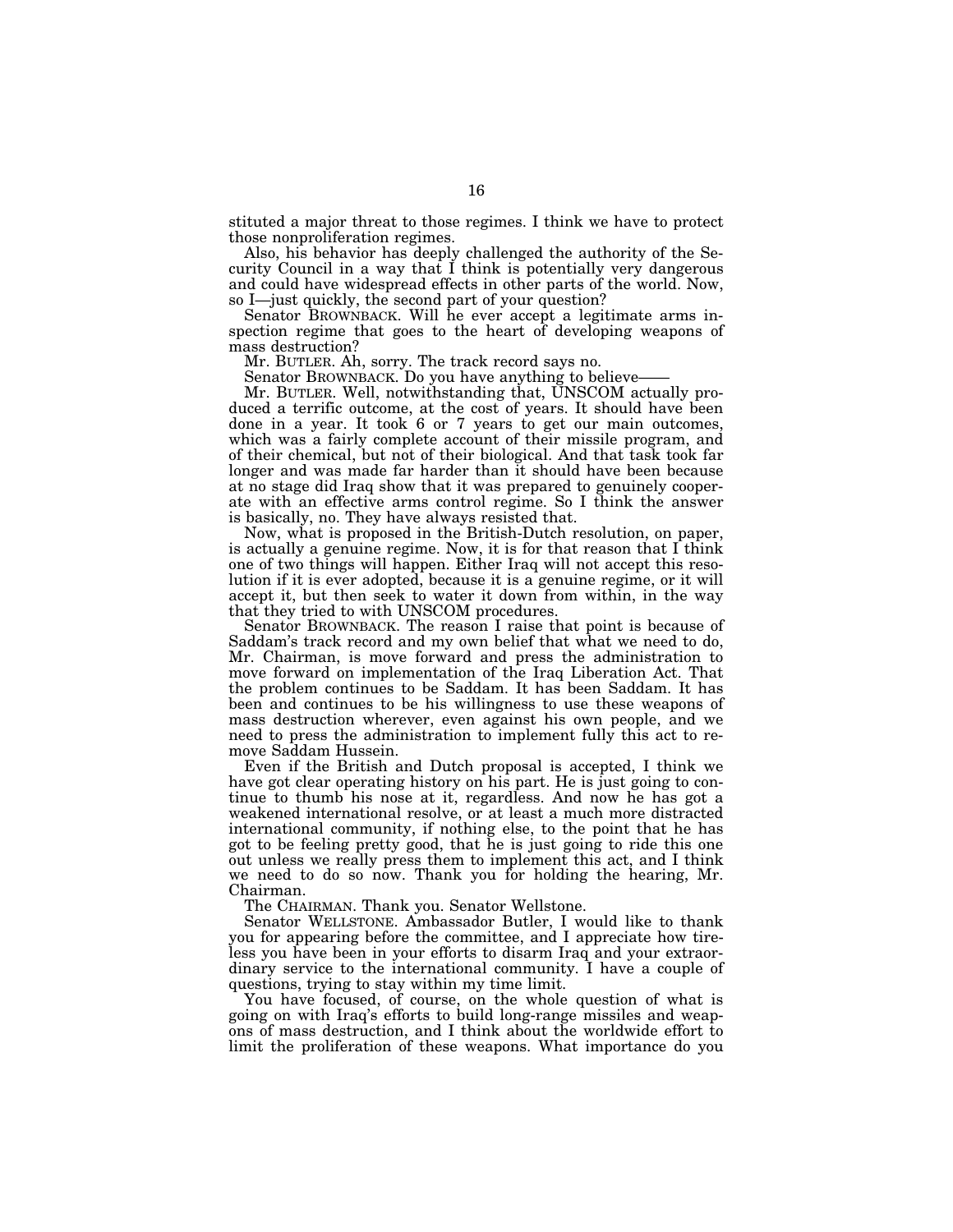attach to various nonproliferation treaties and what realistic prospects do you see that these regimes would be useful?

Mr. BUTLER. Well, I said a moment ago I would like to get on with some other non-Iraqi things in my life and that would see me returning to something——

Senator WELLSTONE. I thought I would build on that point that you made.

Mr. BUTLER. Thank you. That would see me, Mr. Chairman, going back where I started a quarter of a century ago, as a young man of the Australian Atomic Energy Commission looking into the problem of the spread of nuclear weapons. And as we come to the end of the 20th century, I think we can truly say that in a very difficult period of world history, a period that I would start with the depredations of Hitler, who was wanting to make an atomic bomb, by the way, and it comes down to where we are now 100 days away from the end of the 20th century. There have been a lot of bad things happened, and in various parts of the world. The Middle East is not alone. Think of Pol Pot in Cambodia, for example.

But there have been some good things happen. I think one of the things that humanity can be truly proud of in this last 50 years is the building that started, started with a proposal by the United States of America, weeks after the detonation of the atomic bomb, called the Baruch plan, 1946, we started a process of saying, you know, we can live a civilized life. We can build a world in which weapons of mass destruction do not just willy nilly proliferate. We can have regimes that keep this sensible. And it started with nuclear. It went on to biological, on to chemical, and now missile technology control regime.

And, Senator, on the whole, I think those regimes are sound. The least sound one is the biology one because it is the hardest to verify, but on the whole, I think they have served humanity well, and they have rested on the three key things that those treaties need. One is the moral judgment that some weapons should be inadmissible, followed by the political commitment to build treaties to give effect to that judgment, that moral judgment, and third, the practical, hardheaded business of inspections, verification, the means to seek and to provide confidence to others that these treaties are being obeyed.

Now, they have all got faults. They are all hard, but my answer, Senator, is that on the whole, this tapestry of treaties we have built is good, and has helped keep this world far safer than it looked like when President Kennedy, I think in about 1962 foresaw a world that—or was it 1963?—around that time, he had a speech where he foresaw a world where it might have 30 or 40 nuclear weapons states in it. So these regimes have served us well. Saddam has, root and branch, sought to destroy those regimes. And that is the main problem he poses.

Senator WELLSTONE. Let me ask you a certain question. We have disagreements in the committee on the Comprehensive Test Ban Treaty. I think it is one of the reasons we need to support it. But saving that for another time, I want to—I want to try and raise a different question with you, and maybe you have covered this already.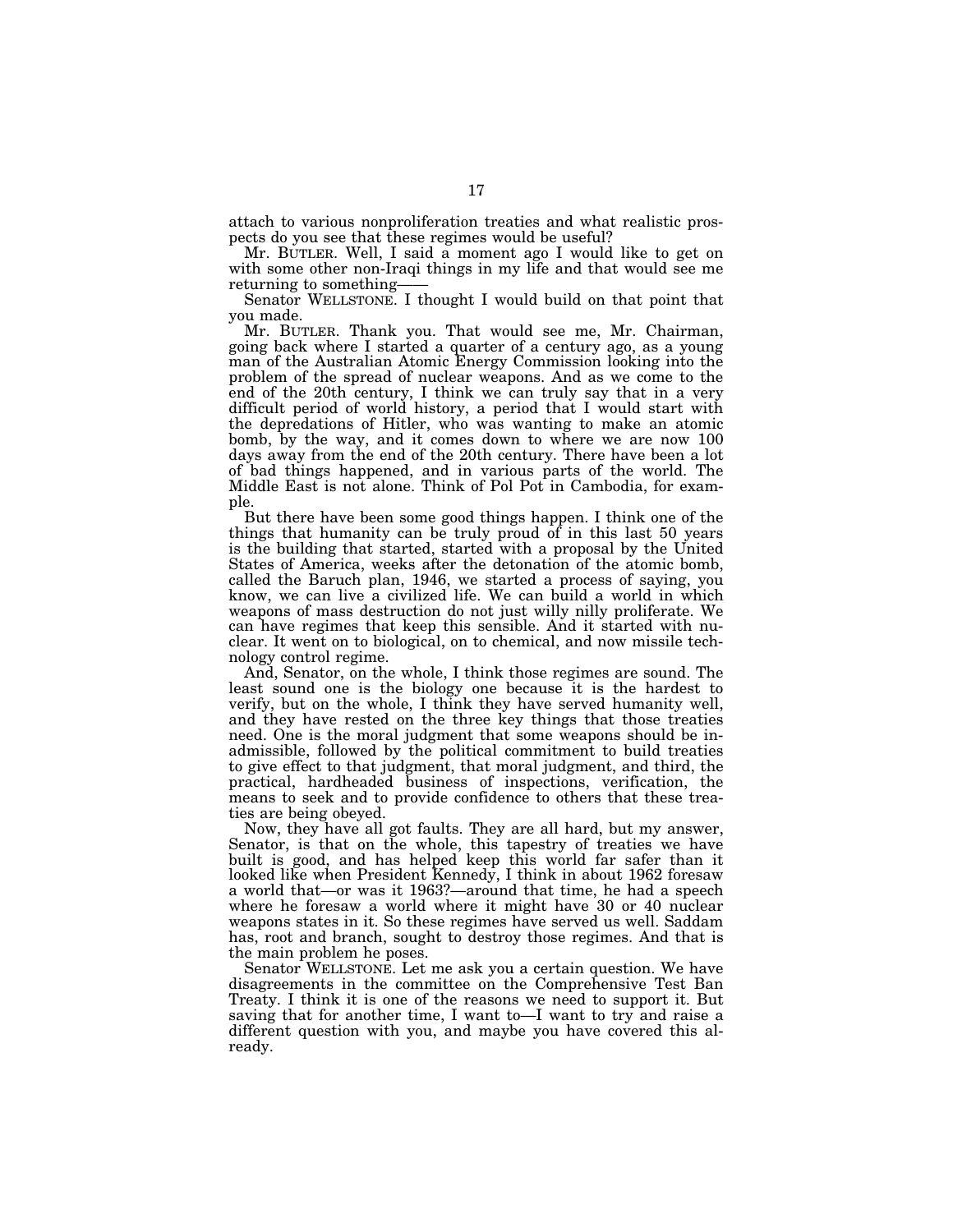UNICEF estimates that, and I am reading this, more than 500,000 kids under age 5 have died from lack of access—I think this is since 1991—to food, medicine, and safe drinking water. Now, they point out to me, they are clear that while Saddam Hussein's regime is responsible for some of these problems facing Iraq civilians, that the sanctions are also responsible for some of these problems, and the administration's recent response to the UNICEF report and to the State Department's statements explaining the report, what they do is they—the administration has said, look, the sanctions, we do not believe sanctions are responsible for any part of this humanitarian crisis.

I want to ask you this question. How do you see the balance between the regime's responsibility, I mean, I think we all know that Saddam Hussein is a very cruel man, but also the role of sanctions? And I know that this has not been your primary—or maybe I can ask you this as a diplomat in residence at the Council of Foreign Affairs, your analysis or evaluation of the sanctions.

Mr. BUTLER. Yes. I will answer it in that role. I could not while I was head of UNSCOM.

Senator WELLSTONE. I know that.

Mr. BUTLER. Now, I draw a distinction between the structure of sanctions and their specific details. By the structure, I mean their very existence. It begins with a legal decision by the Council to impose sanctions. And their nature, their nature in this particular case is spelled out in a couple of Council resolutions: that it will apply to certain things, but not to food and not to medicines and so on.

That they are there or not, and what they are, that is what I mean by structure. In that context, I say to you plainly that the person who is responsible for them being there and has refused to allow them to be removed in an early date is the President of the Republic of Iraq. End of story.

Now, the second thing, their practical nature and impact. These sanctions have been harmful to too many ordinary Iraqis. The community has progressively tried to address that. The Iraqi Government has greatly contributed to the harm by maldistribution and hoarding and dishonesty with respect to the materials. But nevertheless, these sanctions have been harmful and for the future, I think the answer to that problem lies in a much more sophisticated design of sanctions as such: targeted sanctions.

The Chairman mentioned in his remarks that Saddam Hussein is one of the richest men in the world, and the people around him are doing very well. They are the people who should be targeted, the Swiss bank accounts and so on, not the ordinary people, and I think sanctions would then be more effective.

The CHAIRMAN. Very good. All right.

Senator WELLSTONE. Thank you very much. It was very powerful.

The CHAIRMAN. Sir, let me, I have two or three questions that I really want to ask you. You did an article for Talk magazine which I found very interesting. You referred to Russia as the strongest, I believe advocate—no, most aggressive advocate of Saddam. Who else is an aggressive advocate of Saddam, China?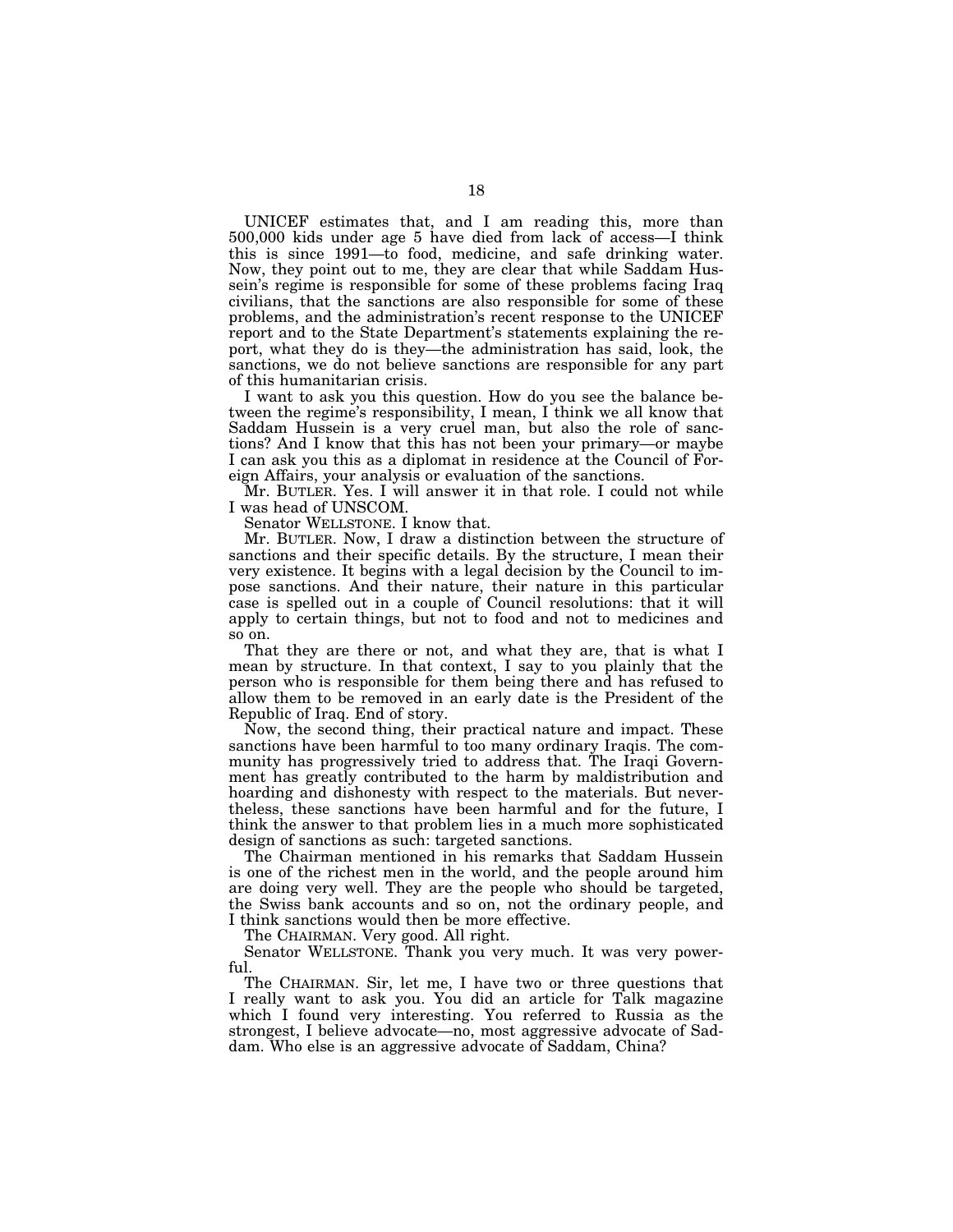Mr. BUTLER. Well, yes, Mr. Chairman. Going back to that earlier question about the U.S. and U.K. on one side and Russia, France and China on the other side, that second side varies in intensity of advocacy of the Iraqi position, but certainly I recorded in that article, and I stand by it, that Russia has—became a most active, proactive advocate of Saddam and the Iraq position. I said in that article that I found it extraordinary that on many occasions, the Russian Ambassador would come to my office with Saddam's shopping list, and I would think, well, this man is supposed to be representing Russia, but here is he in my office saying this is what the Iraqis need. Not an absolutely invalid thing to do in diplomacy. But it was, as a matter of degree, I thought a bit extreme.

And the Chinese, too, for their reasons, have been quite supportive of Iraq, and France for yet its other reasons have not been in that first camp that—the main members of which have been the U.S. and the U.K. I hope that answers your question.

The CHAIRMAN. Would it be fair to say that if this were a poker game, Mr. Saddam Hussein would be holding a royal flush himself? Russia, China, a do-nothing United Nations and Kofi Annan sitting it out. Is that approximately correct?

Mr. BUTLER. This is an admission that maybe I should not make on camera, but I inadequately understand the betting system in poker to be able to deal with the question in that form. But let me—I think I know what you mean, the winning hand.

I am concerned about this. That Saddam Hussein, absent arms control monitoring and inspection, is rebuilding his weapons capability. I answered that question earlier by referring to means, maybe even opportunity. Our absence gives an enhanced opportunity. And I think that is very serious.

On the economic side of it, sanctions and all that, it is wellknown that he and his cronies have developed an enormous black market industry, exporting oil and so on, which the British-Dutch resolution would try to rein in by bringing it above the ground from below the ground, and I think that is probably another reason why the Iraqis would not like this resolution, because this healthy little industry they are running on the black market now could get shut down. So—you know, they are doing quite nicely out of all of that. So is that two cards, Mr. Chairman? I do not know how close you are

The CHAIRMAN. So far.

Mr. BUTLER. Two cards. Let us try this. I did refer earlier to the divisions in the Security Council. I think it is almost an axiom that the beneficiary of any division amongst the five in the Security Council is the rogue state. So that is his third card, I guess.

Now, against that, I cannot believe that he is feeling all that comfortable about having dropped out of the headlines. You know, I really do think—I think that Iraq has done very well in propaganda terms by being in the headlines, and now that they are not, almost as if the problem is being ignored, I am not sure that they will be feeling very comfortable about that. And finally, if there is any truth in what they repeatedly say about wanting to be free of sanctions and back as a normal part of the international community, they are not going anywhere on that run, so that is two cards down, is it not? So I think it is a mixed bag.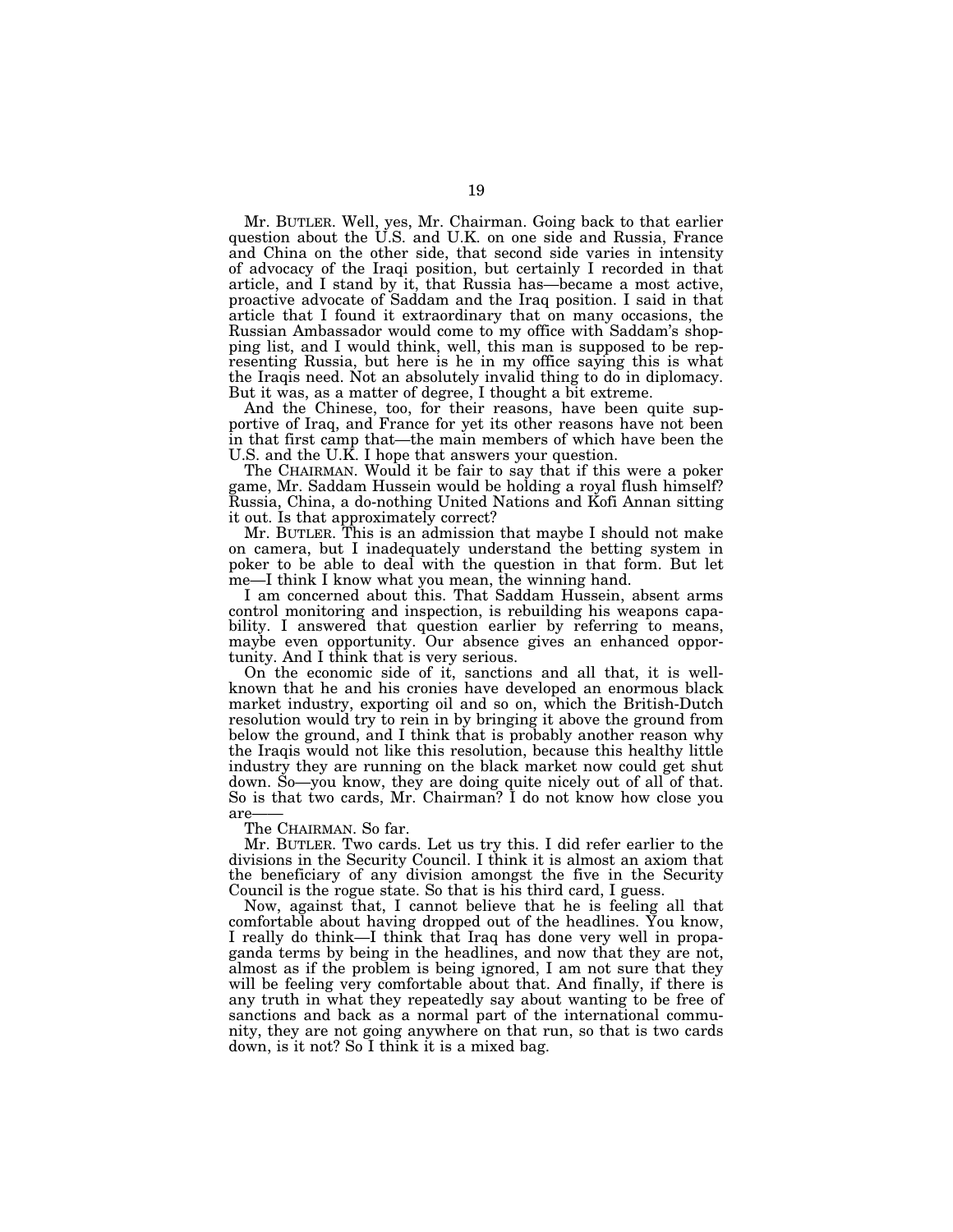The CHAIRMAN. But he has got a winning hand so far because he is pushing everybody else around.

Mr. BUTLER. I do not-

The CHAIRMAN. Including your own self?

Mr. BUTLER. Sorry to say this, but it saddens me greatly and I think it is wrong, but I do not think in this current period of a year of our absence from Iraq, I do not think you could call him the loser.

The CHAIRMAN. Very well. One final note. You do not have to comment on this, but I talk to a lot of young people who come to the office, college students, and they do not even know who I am talking about when I talk about the Kurds, let alone what Saddam Hussein did to them. He murdered thousands of his own people. And he left many others maimed horribly, and yet, that is not known by the people being educated in our schools today, colleges today.

I see my time is up. I am going to yield to the distinguished Senator from Massachusetts.

Senator KERRY. Thank you, Mr. Chairman. Do I understand your position to be, Mr. Ambassador, that if the real inspection protocol put forward now were to be implemented, if they did surprise you and accept it, that you would be satisfied with that inspection regime sufficiently—if lifting the sanctions is what it takes to get that real regime, you would take that deal?

Mr. BUTLER. This British-Dutch resolution, I want to be very plain about this. I think it is a central question. We have not got time, Mr. Chairman, to analyze it, but you have got excellent staffs and you are brilliant people yourselves. You can read it for yourself and see what it means, what it provides.

My view of it is that it would, it would on paper reinstitute an acceptable arms control and disarmament system. Now, the price that it offers—or rather, it is the other way around, the incentive that it offers for Iraq to accept this, and have monitoring and arms control back in their country, is this 4-month rolling suspension of sanctions. I have mixed feelings about that.

But this goes, Mr. Chairman—Senator, the Chairman made a point in his opening remarks where he raised this issue that some people have raised that any inspection is better than none, and raised that as a question. My answer, Mr. Chairman, I will give it now, you did not actually ask me directly, but it is that I agree with you. I do not think any inspection is better than none. I do not think we should be in the business of taking counterfeit bills, someone handing you a piece of Monopoly money and saying, well, it is not legal tender, but it looks like it. Phony inspections would give a false sense of security. We need real inspections.

So, Senator Kerry, this document, I think, properly implemented, would give real inspections. The question of whether or not this incentive of 4 months' release from sanctions being rolled over, depending upon Iraqi compliance, whether or not that is a good idea, whether or not the great powers will come to accept it, is something that I have some misgivings about. And you know, I guess it is really for others and larger people than me to decide. If they can get-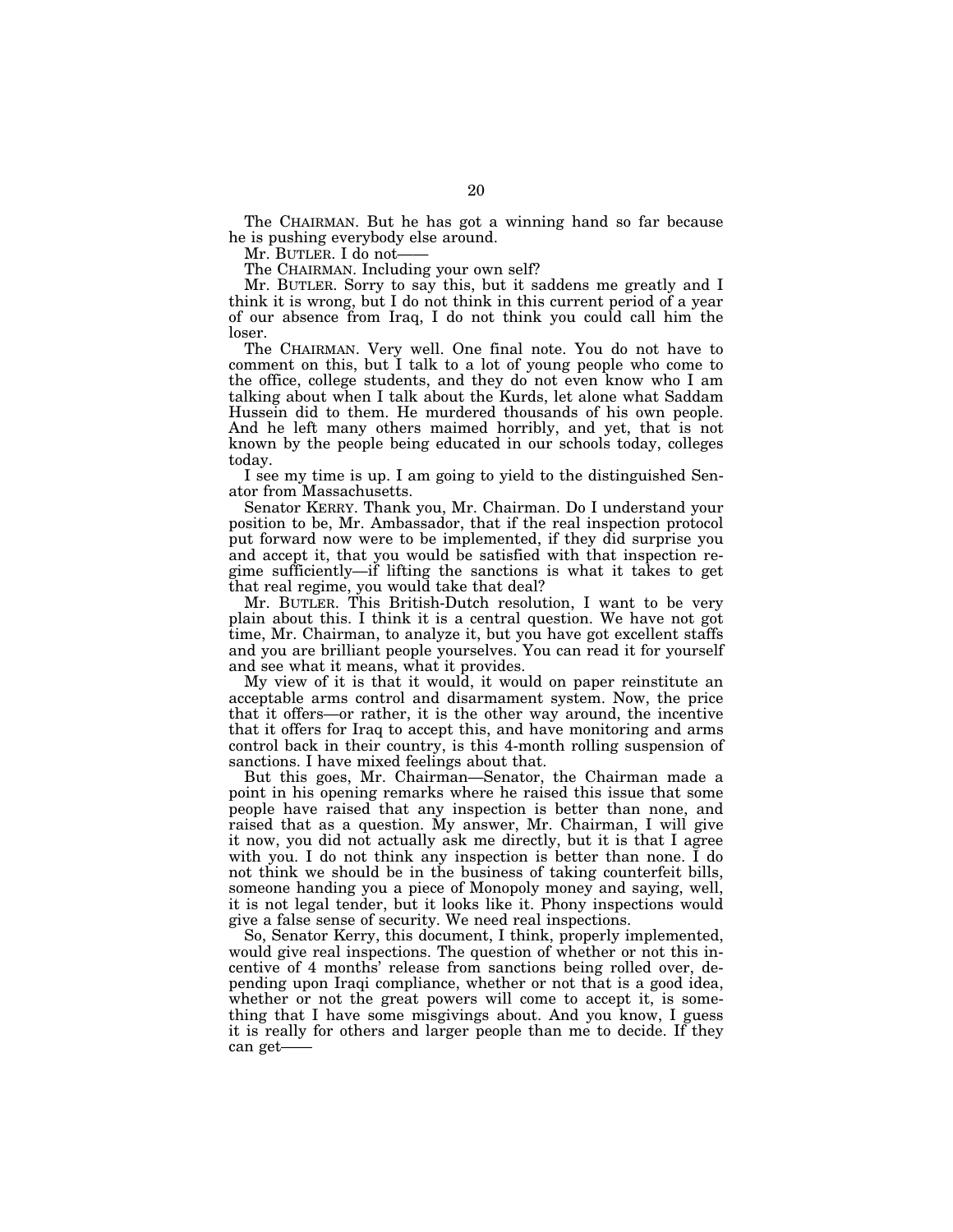Senator KERRY. The argument can be made that if you can get that real inspection, and you have agreed it is a real inspection, so if that is the inspection that we are agreed to over a 4-month period, you can raise the profile of the issue again and begin a process

Mr. BUTLER. Right.

Senator KERRY [continuing]. Of focusing on the inspections, which is nonexistent today. I would assume that you would agree that if it is really going to be a rolling 4-month, that you are better off testing a real one. Now I agree with the chairman. I do not think any inspection is worth anything, if it is just any. It has to be satisfactory to those who make the tough judgments of whether or not they are getting the answers.

Mr. BUTLER. I agree with that. I think this is a good meeting of the minds, Mr. Chairman. And you know, at the back of this resolution is something that is terribly, terribly important. This provision here, that the new head of UNCIM, as it would be called, the successor to UNSCOM, and the Director-General of the International Atomic Energy Agency, they have to certify that this is being done properly, and then you get the 120-day rollover. But at anywhere they say it is not, that Iraq is cheating again, all bets are off. Now, I think that is very important.

Senator KERRY. We are back to where we were.

Mr. BUTLER. Yes.

Senator KERRY. The question is whether or not if we go back to where we were, having reasserted the principle and recommitted ourselves to that outcome, whether or not we might have the staying power and the courage to proceed forward. I mean, I would rather have it refocused on and re-energized, than continue down the road we are on today, which I think is far more dangerous.

Mr. BUTLER. Right. I agree with that. I agree with that. And in that context, can  $\tilde{I}$  just say that test of Iraqi compliance, I actually think would come quite early.

Senator KERRY. I am convinced. As many of us predicted, I think yourself included, that, although quietly and privately, that it would almost certainly come in the last round. And the question was always what are we prepared, we the international community, prepared to do about it.

Let me ask you another question. It is a little bit sensitive because this is the place where we are having some disagreements on it. But I have heard from many people when I talked to people in the international community as we try to leverage a coalition on this, that people say, well, you know, your hands are not very clean, you the United States, because, of course, we have not joined the community of nations in the comprehensive test ban.

Do you have an opinion as to whether or not this is something you feel leverages against us and has a negative impact on our moral suasion or other capacities to, if not real capacities, to argue for a stronger proliferation regime internationally—anti-proliferation regime?

Mr. BUTLER. I think the linkage is false. I think both things are important. It goes without saying that I personally hold, intellectually and personally, great importance to the CTBT. Among other reasons, because I was the one who brought it to the floor of the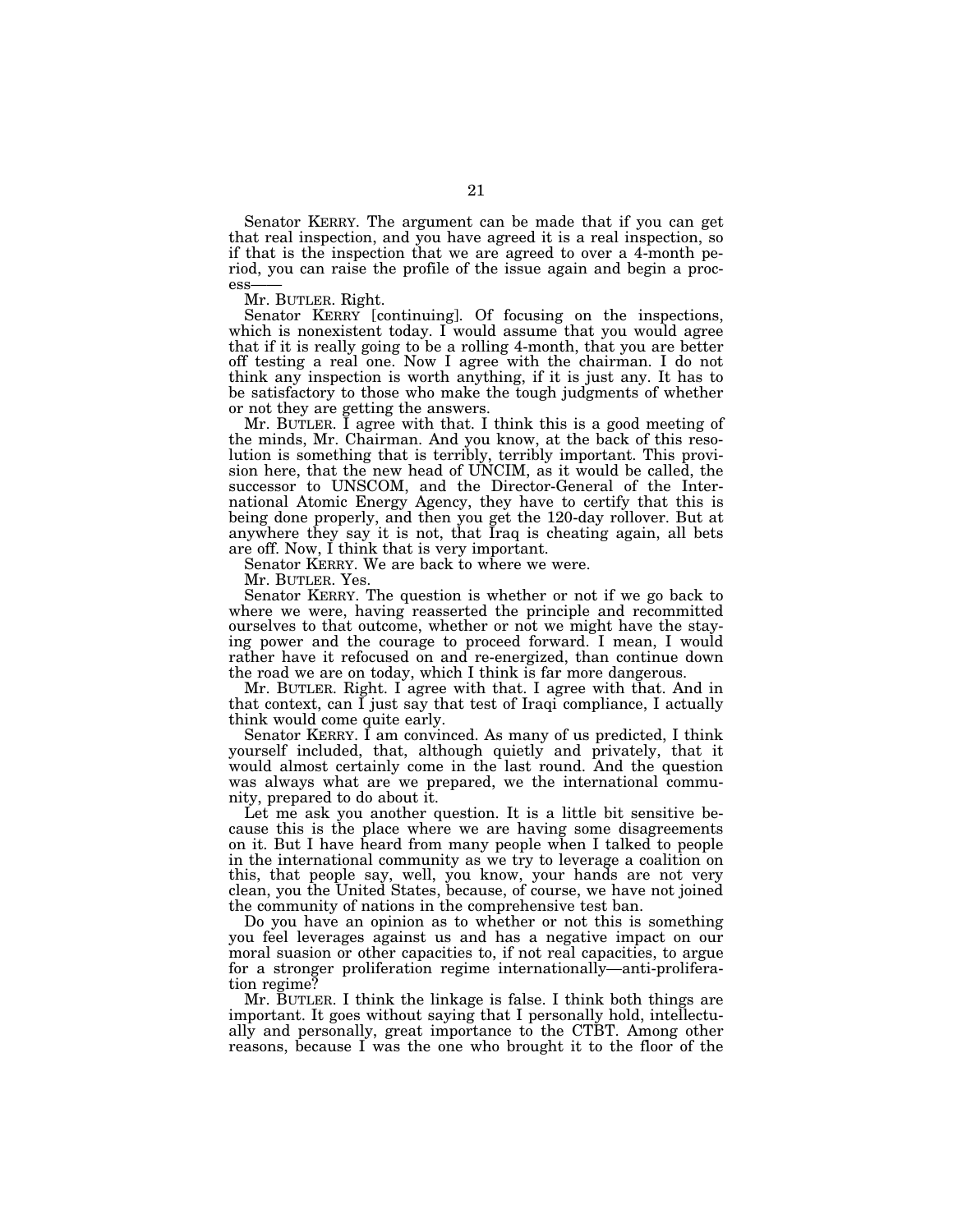General Assembly in 1996, having spent 25 years working for it. I think it is outstanding that the United States signed it. I think it should ratify it. And I think that would send a very important signal to the rest of the world with respect to nuclear weapons as such and the United States' position on sensible arms control.

But to link that in some negative way to the transgressions of Saddam Hussein is a false linkage. And this has dogged the process. It is polemical and has dogged the process of dealing with something that is absolutely simple. The Council made clear-cut international law on the disarmament of a rogue recalcitrant state. It created a system to get that job done, and the government concerned has sought to defeat that system from day one. That is a problem that is serious and must be treated intrinsically. I do not see that there is anything beneficial or even logical in seeking to link that to another part of the arms control field which has its own intrinsic importance.

Senator KERRY. Mr. Chairman could I have your indulgence just to continue?

The CHAIRMAN. Go on ahead.

Senator KERRY. Thank you, sir. When we came to one of the early confrontations a year and a half, 2 years ago, I don't remember exactly when in time now, many of our former allies in the coalition that President Bush put together expressed a willingness to go the distance, but only if the United States, and Great Britain, obviously, were really prepared to do so. And it was their lack of a sense that we would be there when it finished that held them back, and then we began to hear that it was hard to put the coalition together again. And I wonder if it is your perception which came first, sort of the reluctance to participate in the coalition, or the perception that the United States or Great Britain were not prepared to go the distance and, therefore, they too sort of looked to the longer term and a different approach?

Mr. BUTLER. I do not know. I am sorry. I do not know.

Senator KERRY. But you are familiar. You know the equation?

Mr. BUTLER. Up to a point. One of the things I think that—— Senator KERRY. Well, do you think the coalition could have been

put back together, let me just ask you that bluntly, to uphold the full measures of what the United Nations resolution called for?

Mr. BUTLER. For example, at the time of Desert Fox. With difficulty. If it had been-

Senator KERRY. Or was it impossible?

Mr. BUTLER. It would have been better if it had been, but more important was for the five permanent members to stand together. I said in my opening statement here today it has no substitute. I do not believe that Iraq and Saddam Hussein could hold out for long if the five really stood together and said to him, you are not going to stay outside this law. We mean it. And we mean it together. There have been repeated instances in contemporary history that demonstrate that. The five must stand together.

And, second, what signal does it send when states who themselves made the law then proceed to walk away from its enforcement? The law we are dealing with here was made by Russia, China, France, as well as the U.S. and the U.K., so it starts with those five.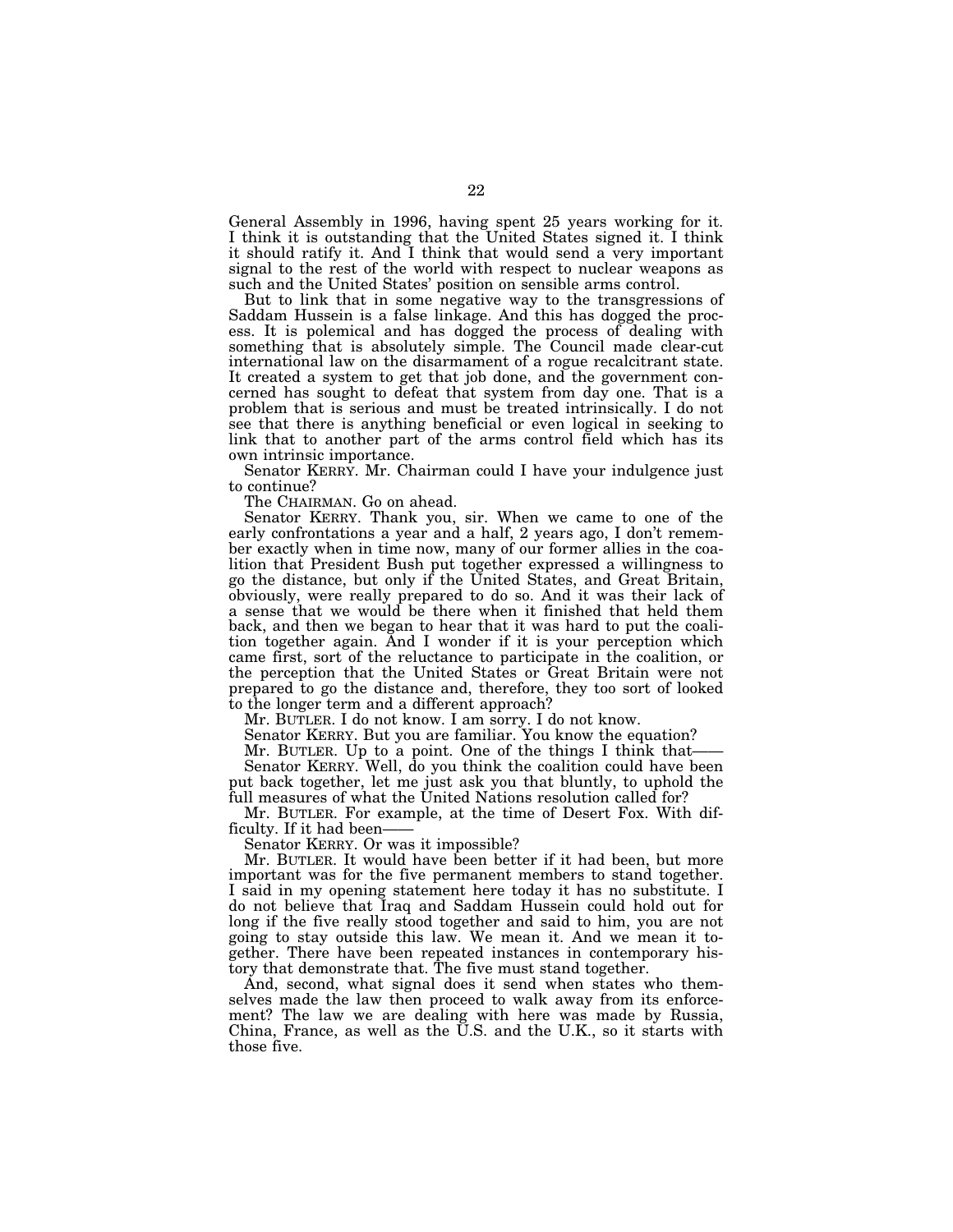Now, one factor I would mention in your theoretical question of putting the coalition back together was something we did hear through 1998 as Iraq repeatedly pushed us into crisis, then in November there was an almost bombing that was called back, and then there was a bombing in December. In the months leading up to that, going right back to the time when the Secretary General went to Baghdad in February, March, April, that period, one of the things we heard, for example, from potential members of the coalition, senior representatives of Gulf states, was quietly and pleasantly uttered, but seriously meant remarks about how in the intervening years between Desert Storm and Desert Fox, you had not paid us that much attention. But now that it seems you might need us again, you are coming back.

And I am not in a position to, and I do not make this as a direct criticism, but I observe that what they were saying was that we would like to be attended to on a long-term basis, not, and continually, continual diplomacy, not just on occasions where a sudden need starts to emerge. And I think there may have been a message there.

Senator KERRY. Well, I thank the chair and I thank you again. I just, as a parting comment, I mean, the strategic exigencies that brought us to understand that it was unacceptable to have the invasion of Kuwait, which was cloaked in a certain amount of rhetoric, was far more oriented toward longer-term implications of the potential of his moving further south, oilfields, economy, as Jim Baker said back then, it is about jobs, and then they found other rhetoric to couch it in, but that was a code word for those oilfields, and I think the longer-term strategic implications of the Middle East.

Now, that was sufficient to bring all of us to believe, though timing was questioned, that we had to be prepared to use force. And we ultimately did. It seems to me that a Saddam Hussein who has the ability to develop potentially more threatening weapons of mass destruction, notwithstanding—I mean, it was the show of force and the determination of the United States that really took away from him that option previously. If that determination is not there, then the use that he put it to previously in other circumstances could become far more attractive again in the future, which I think is the bottom line of what you were saying.

So I think we are—and I thank the chair for having this hearing—I mean, I think we are talking about a very significant and large strategic interest to the United States that for various reasons has been second tiered to more emotional and certainly of-themoment perceptions of other issues that do not rise to the same strategic, longer-term interests of our country.

So I think it is important for us to be thinking about where we go because I have said, and I think you and others have said, as long as he is there, and it may well be that the Iraqi people will settle that, but as long as he is there, I think most people understand that that threat remains and it is real, so—and there is a time of confrontation. So I think we are better to do it sooner rather than later and to be real about our resolve. Thank you, Mr. Chairman.

The CHAIRMAN. I thank you, Senator.